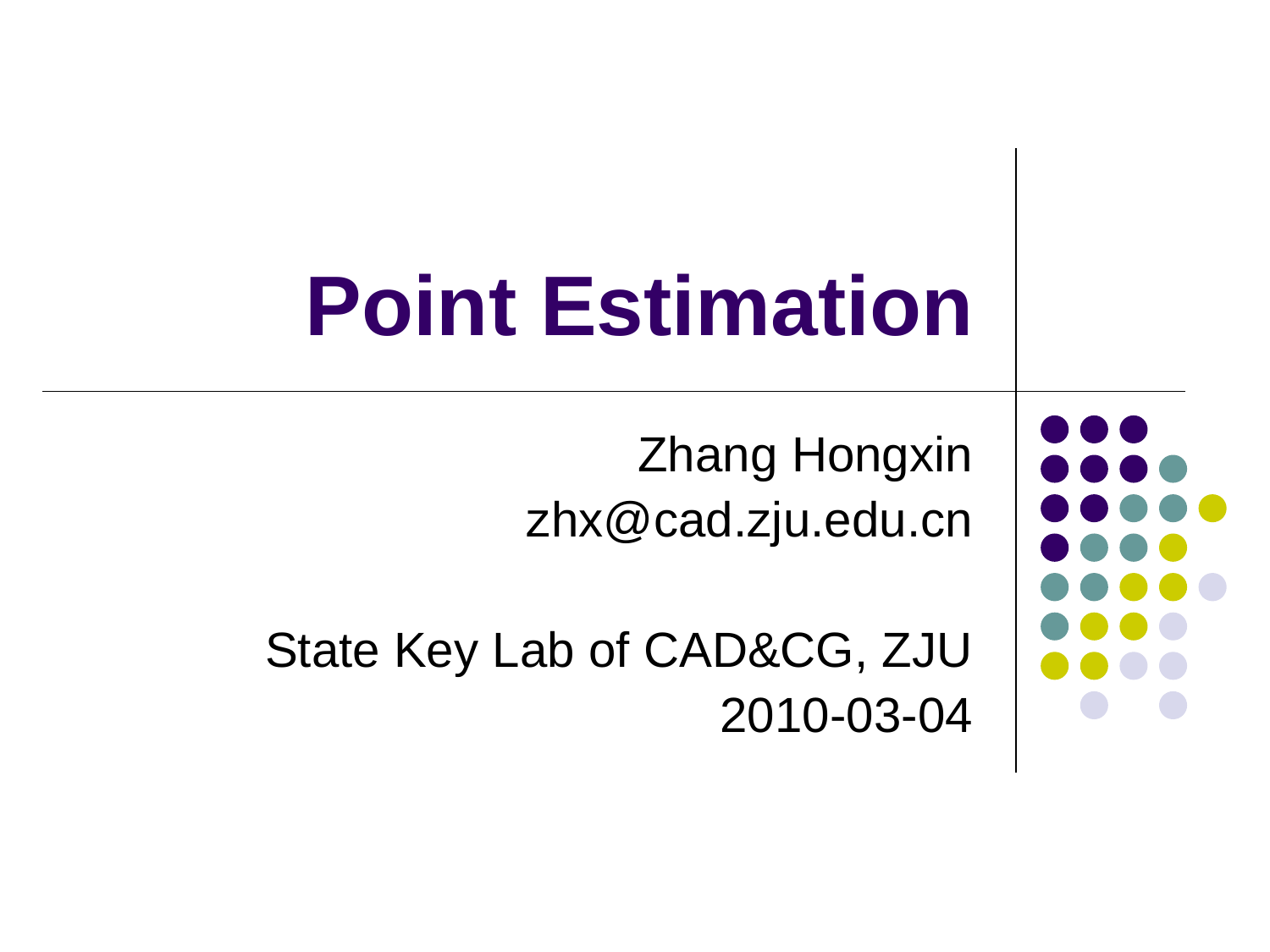# **What you need to know**

- Point estimation: (点估计)
	- **M**aximal **L**ikelihood **E**stimation (MLE)
	- Bayesian learning
	- **M**aximize **A P**osterior (MAP)
- Gaussian estimation
- Regression (回归)
	- Basis function = features
	- Optimizing sum squared error
	- Relationship between regression and Gaussians
- Bias-Variance trade-off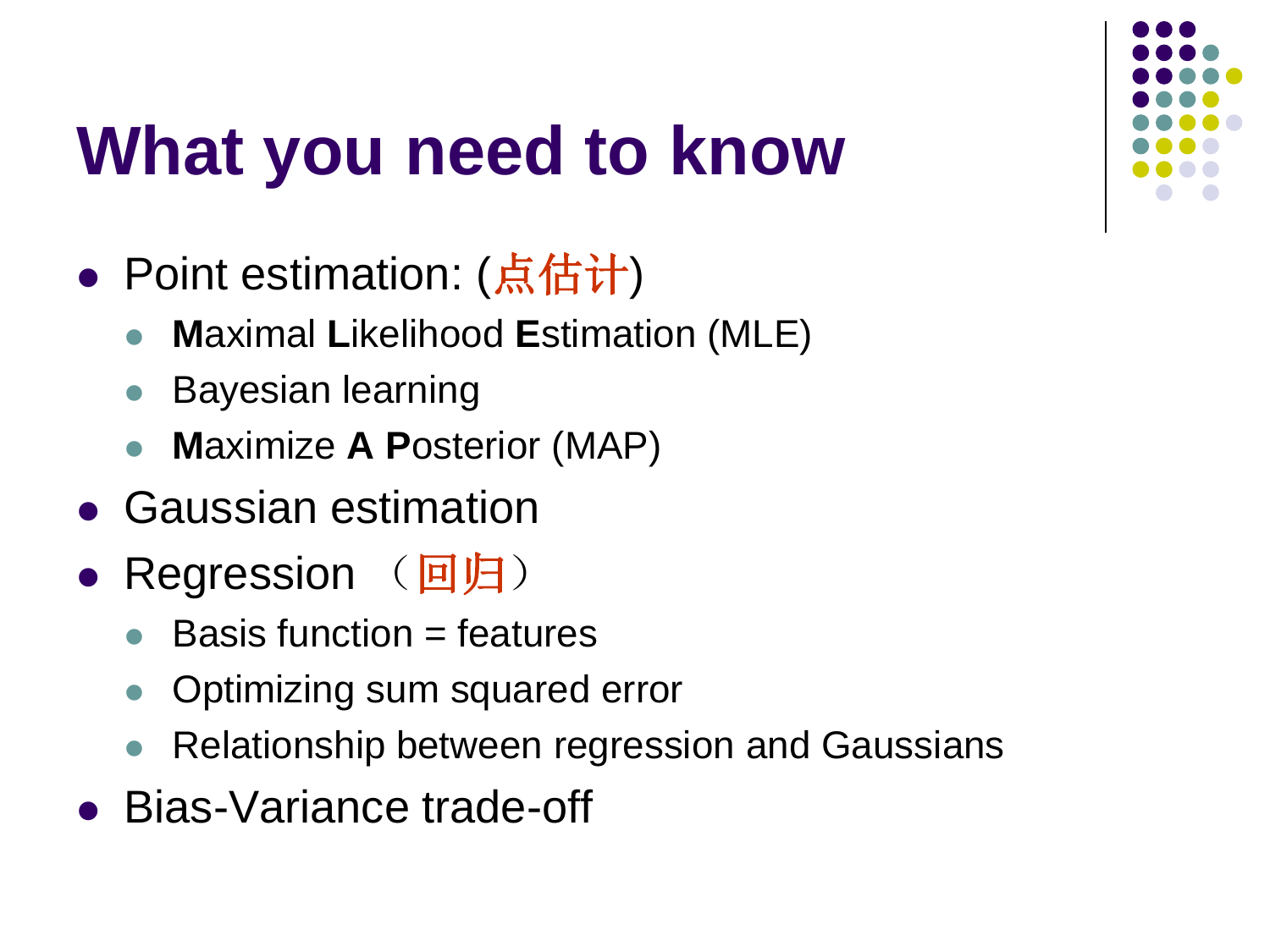# **Your first consulting job**

- An IT billionaire from Beijing asks you a question:
	- B: I have thumbtack, if I flip it, what's the probability it will fall with the nail up?
	- Y: Please flip it a few times ...



- Y: The probability is 3/5
- B: Why???
- Y: Because…

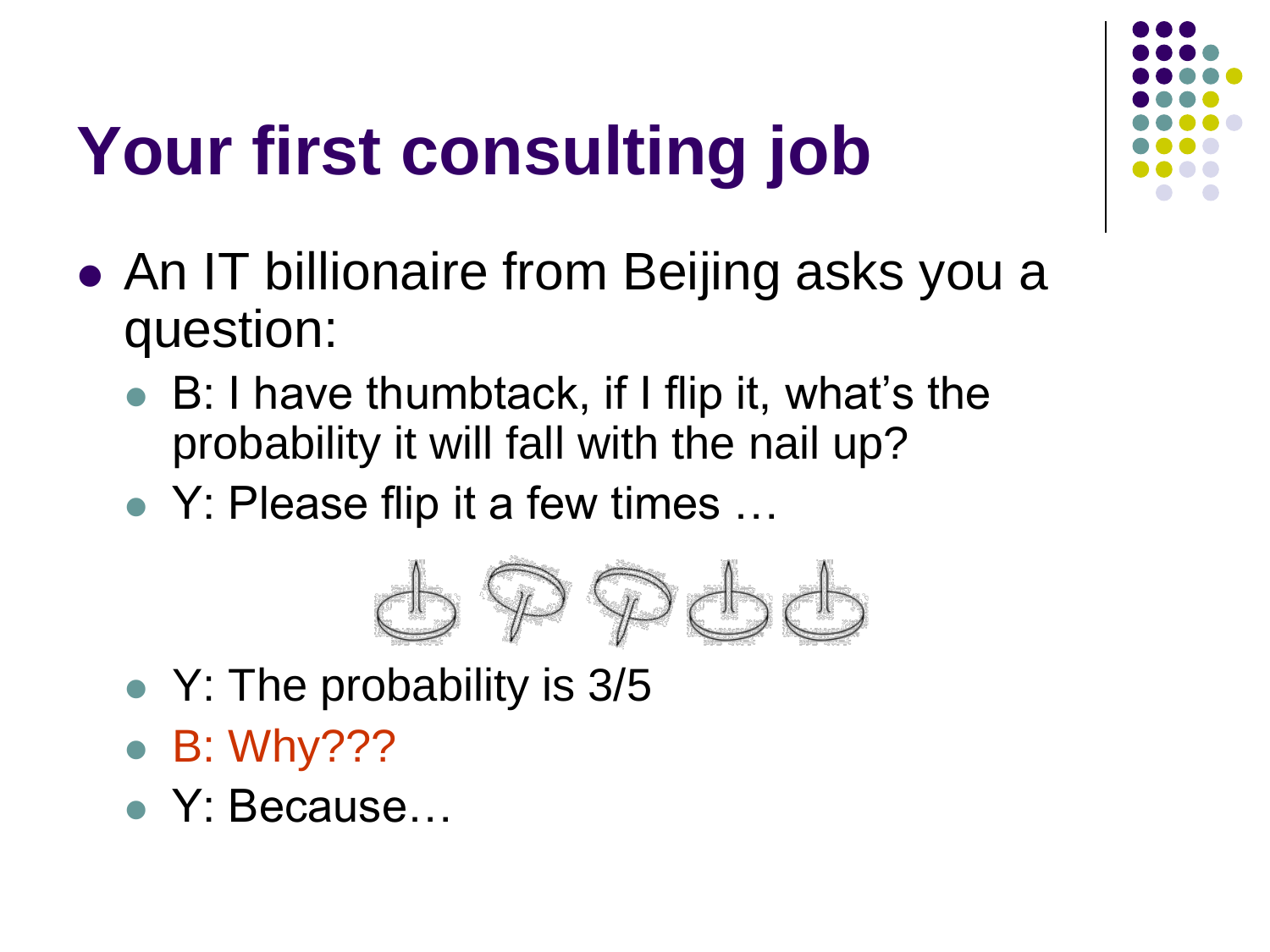# **Binomial Distribution**



•  $P(\text{Heads}) = \theta$ ,  $P(\text{Tails}) = 1-\theta$   $D = \{T, H, H, T, T\}$ 

 $P(D|\theta) = (1-\theta)\theta\theta(1-\theta)(1-\theta)$ 

- Flips are i.i.d. (Independent Identically distributed)
	- Independent events
	- Identically distributed according to Binomial distribution
- Sequence D of  $\alpha_H$  Heads and  $\alpha_T$  Tails

 $P(D | \theta) = \theta^{\alpha_H} (1-\theta)^{\alpha_T}$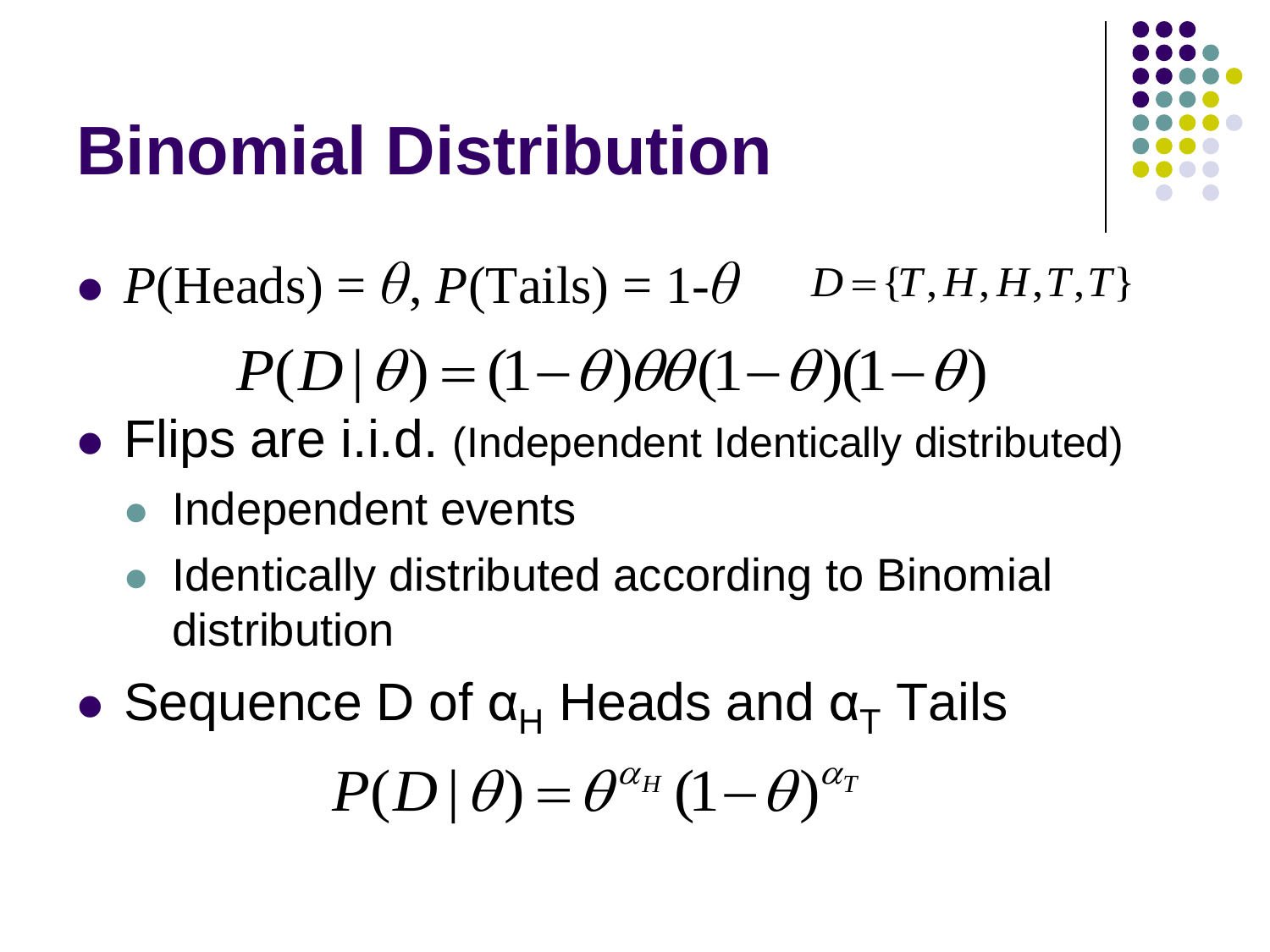### **Maximum Likelihood Estimation**

- **Data**: Observed set D of  $\alpha_H$  Heads and  $\alpha_T$  Tails
- **Hypothesis**: Binomial distribution
- **Learning** θ **is an optimization problem**
	- What's the objective function?

 $D = \{T, H, H, T, T\}$ 

 **MLE**: Choose θ that maximizes the probability of observed data:

$$
\hat{\theta} = \underset{\theta}{\arg \max} P(D | \theta)
$$
  
= 
$$
\underset{\theta}{\arg \max} \ln P(D | \theta) = ...
$$

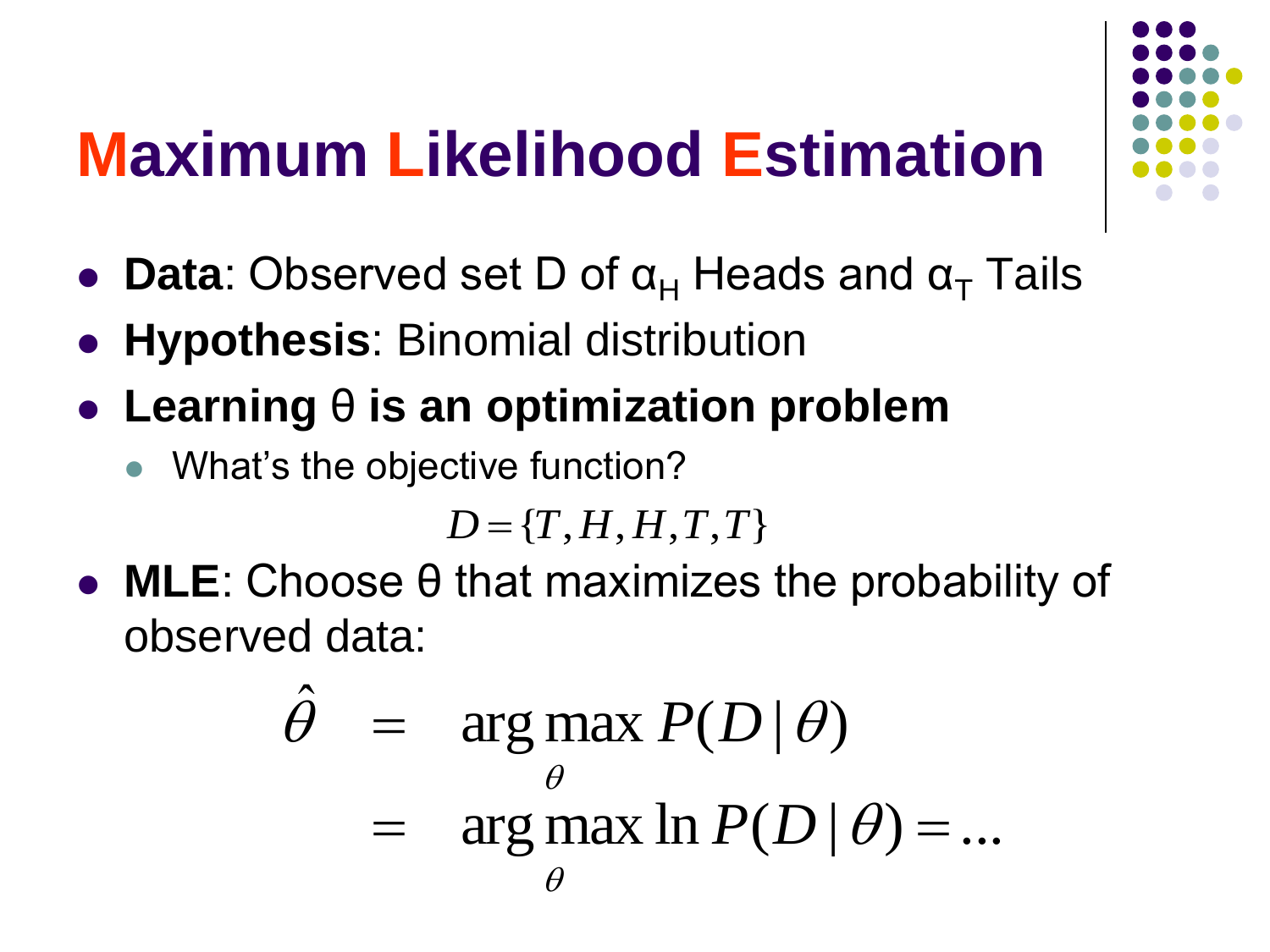# **Maximum Likelihood Estimation (cont.)**



• Set derivative to zero:  $= \arg \max (\alpha_H \ln \theta + \alpha_T \ln(1-\theta))$  $= \arg \max \ln(\theta^{\alpha_H}(1-\theta)^{\alpha_T})$  $arg max P(D | \theta)$  $\hat{\theta}$  = arg max  $P(D|\theta)$  $\theta$  $\theta$  $\theta$ 

$$
\frac{d}{d\theta}\ln P(D|\theta) = 0
$$

$$
\hat{\theta} = \frac{\alpha_{T}}{\alpha_{H} + \alpha_{T}} = \frac{3}{2+3}
$$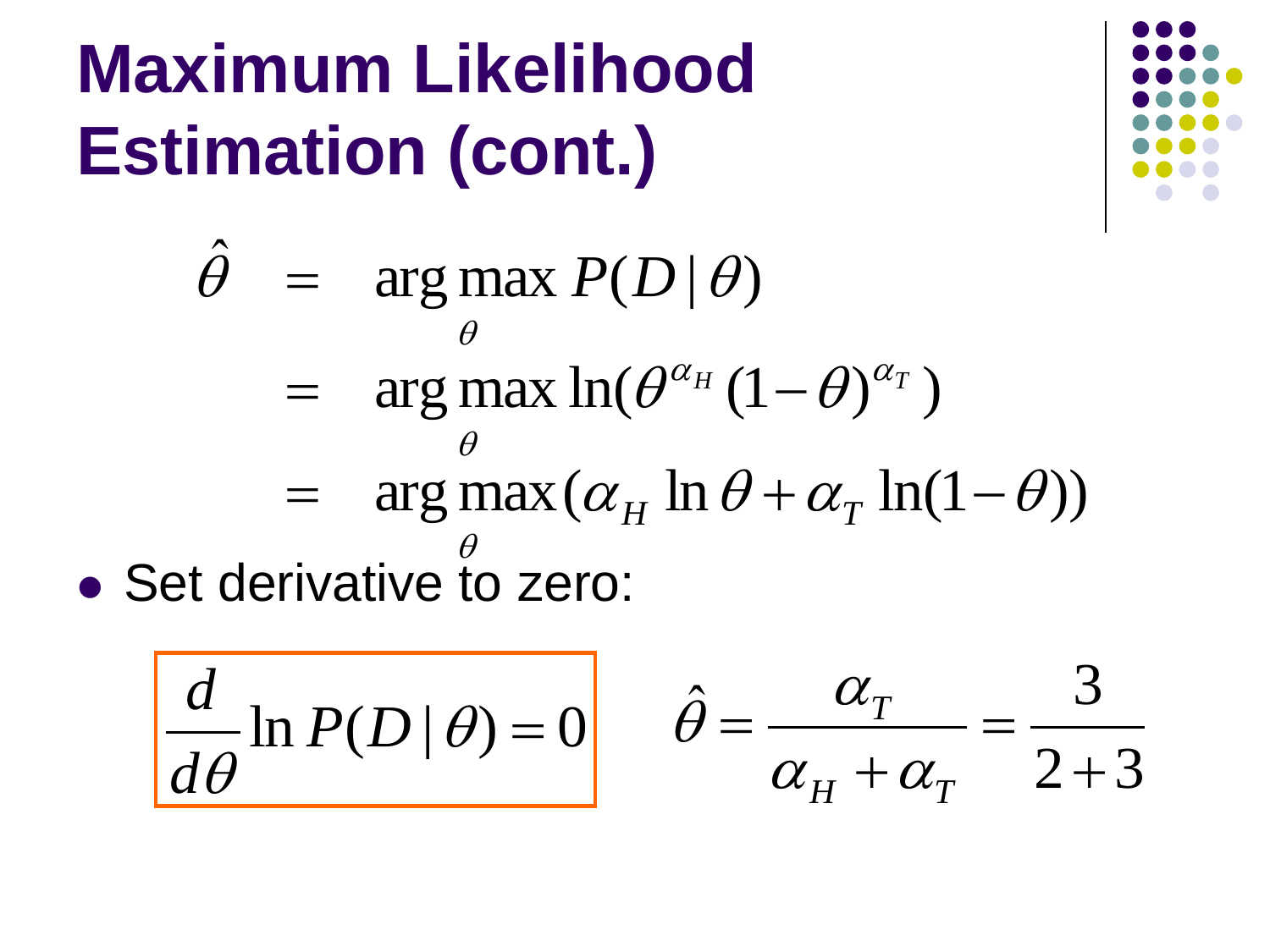

#### **How many flips do I need?**  $H$   $\mathbf{u}_T$ *T*  $\alpha_{\rm\scriptscriptstyle II}$  +  $\alpha_{\rm\scriptscriptstyle I}$  $\alpha$  $\theta$  $\ddag$  $=$  $\boldsymbol{\hat{\mathcal{J}}}$

- B: I flipped 2 heads and 3 tails.
- $\bullet$  Y:  $\theta$  = 3/5, I can prove it!
- B: What if I flipped 20 heads and 30 tails?
- Y: Same answer, I can prove it!
- B: What's better?
- Y: Humm... The more the merrier???
- B: Is this why I am paying you the big bucks???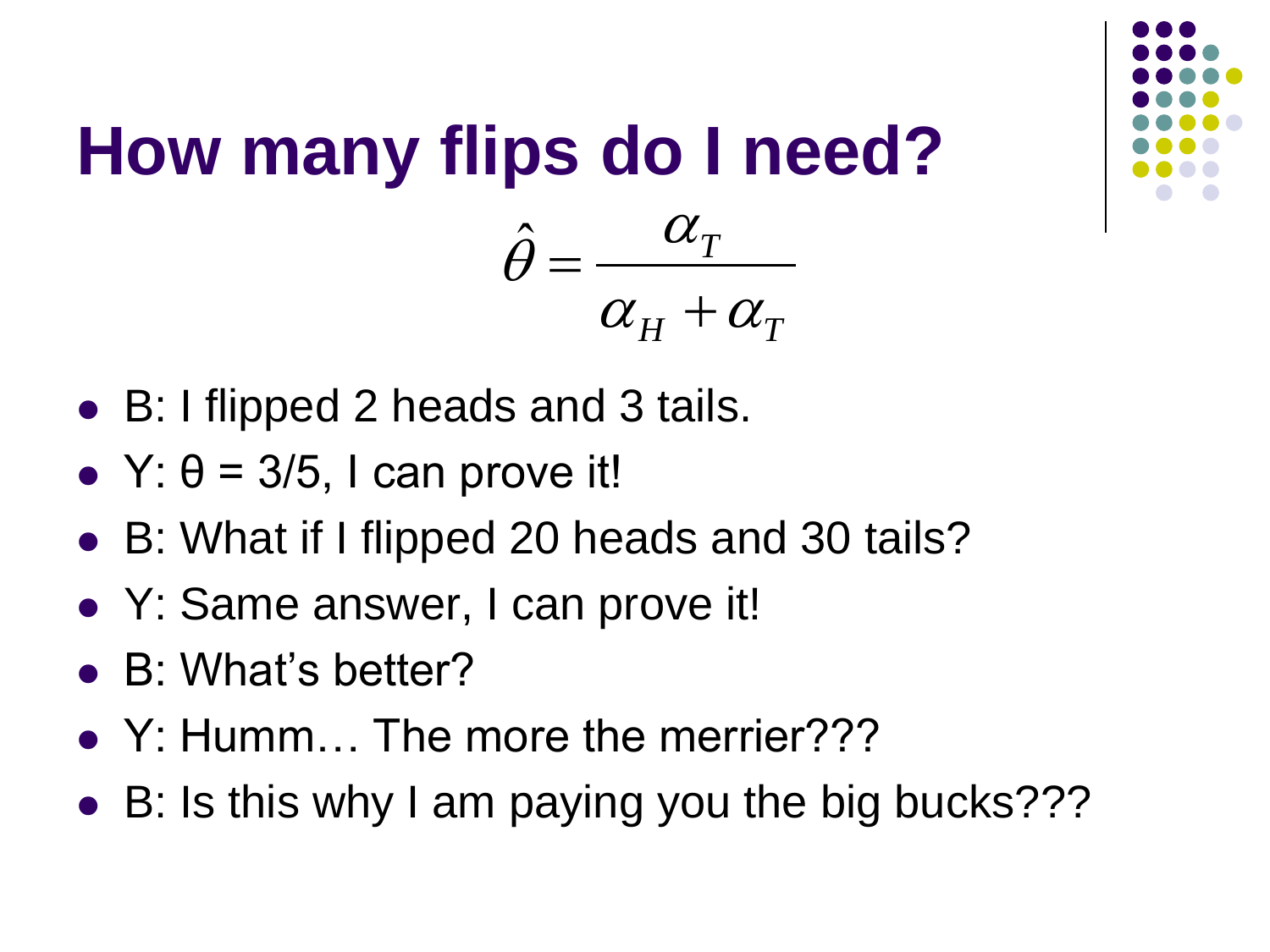### **Simple bound (based on Höffding's inequality)**

• For  $N = \alpha_H + \alpha_T$  and  $\hat{\theta} = \frac{\alpha_T}{\sigma_T}$ 

http://omega.albany.edu:8008/machine-learning-dir/notes-dir/vc1/vc-l.html

• Let  $\theta^*$  be the true parameter, for any  $\varepsilon > 0$ :

$$
\left| P(\left|\hat{\theta} - \theta^* \right| \geq \varepsilon) \leq 2e^{-2N\varepsilon^2} \right| \leq \delta
$$

$$
N \ge \frac{1}{2\varepsilon^2} [\ln 2 - \ln \delta]
$$
  

$$
N \ge 270; (\varepsilon = 0.1, \delta = 0.01)
$$



 $H$   $^{\mathsf{I}}$   $\boldsymbol{\alpha}_T$ 

 $\alpha_{H} + \alpha_{H}$ 

 $\alpha$ 

 $\hat{\theta} =$  $\boldsymbol{\hat{\mathcal{J}}}$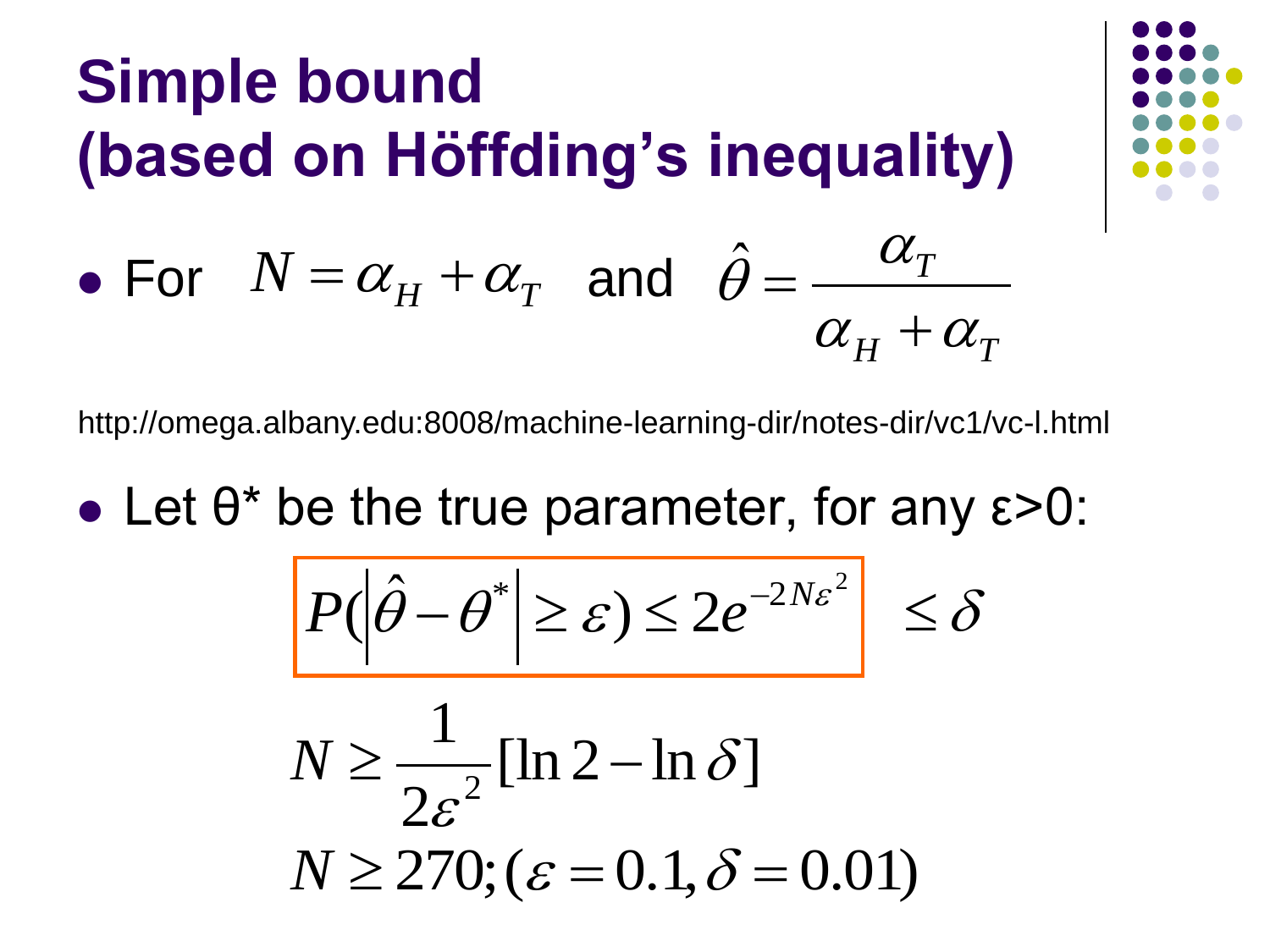# **PAC Learning**



- **PAC**: **Probably Approximate Correct**
- $\bullet$  B: I want to know the thumbtack parameter  $\theta$ , within  $\epsilon = 0.1$ , with probability at least 1-δ = 0.99. How many flips?
- $\bullet$  Y: 270,  $\odot$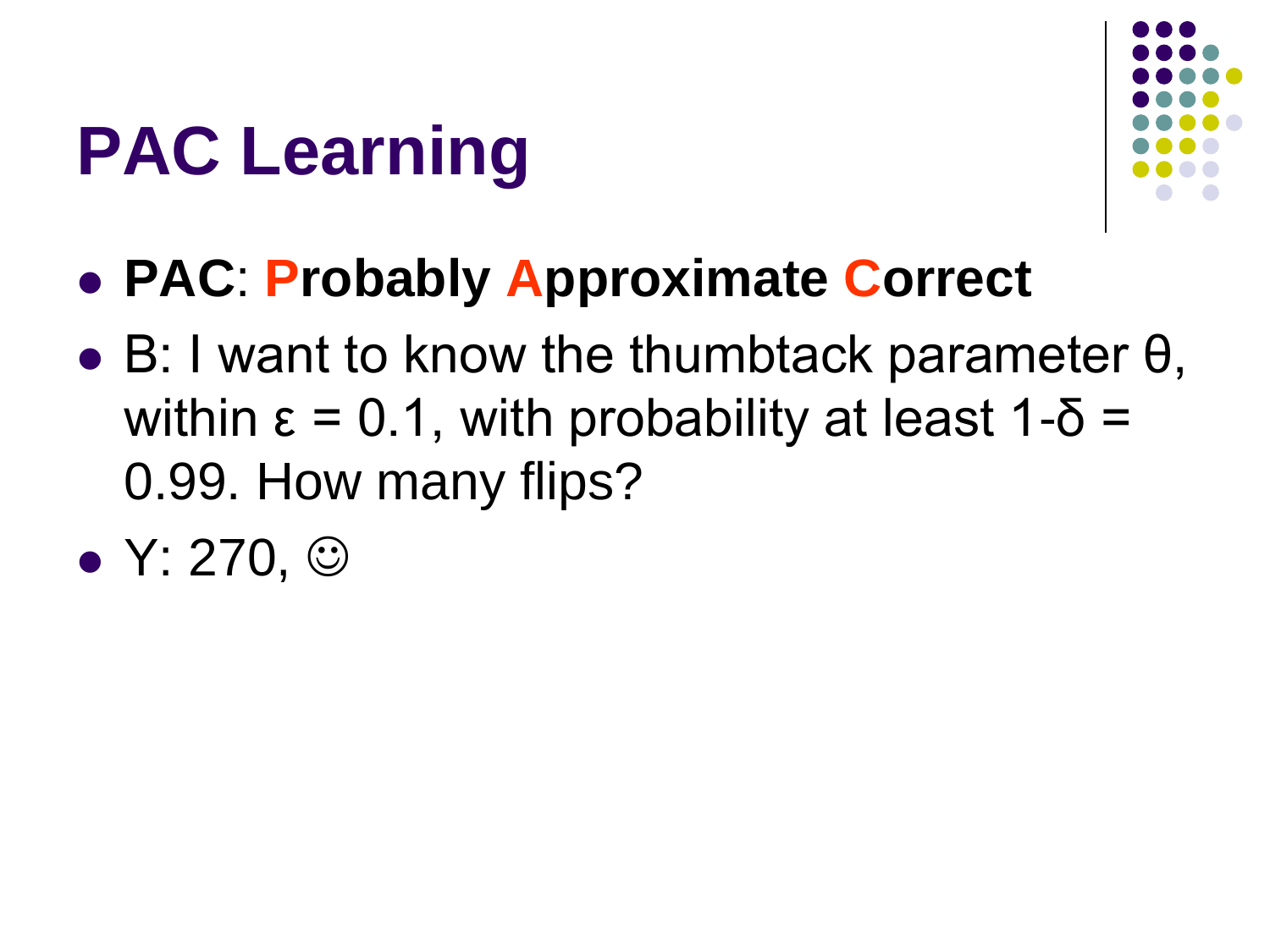# **Prior: knowledge before experiments**



- B: Wait, I know that the thumbtack is "close" to 50-50. What can you …?
- Y: I can learn it the Bayesian way...
- Rather than estimating a single θ, we obtain a distribution over possible values of θ

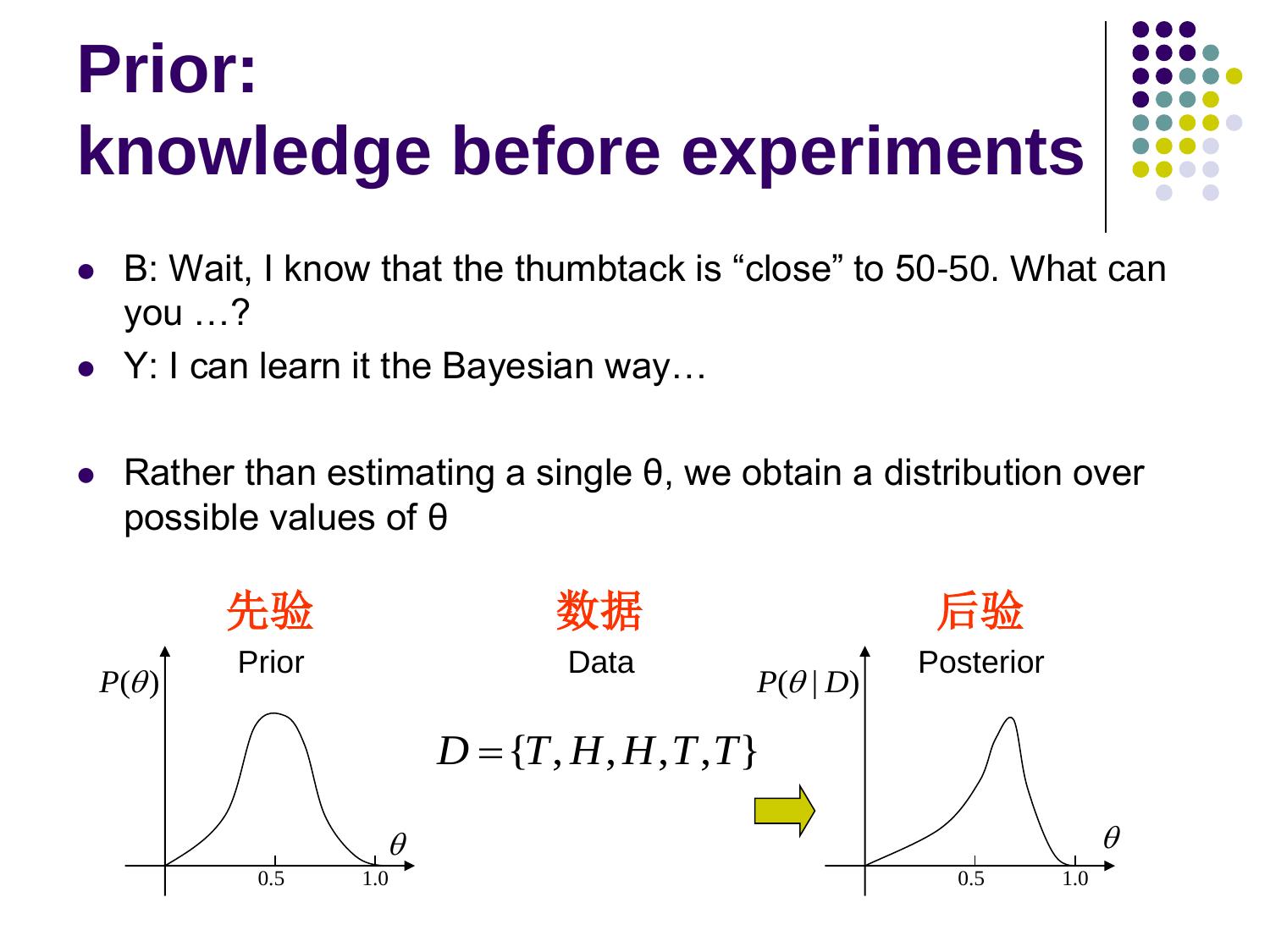# **Bayesian Learning**



• Bayes rule: • Or equivalently:  $P(D)$  $(\theta) P(D | \theta)$  $(\theta | D)$  $P(\theta)P(D)$  $P(\theta | D)$  $\theta$ ) $P(D|\theta)$  $\theta | D$  = Posterior Prior Likelihood - Data distribution (Normalization constant)

 $P(\theta | D) \propto P(\theta) P(D | \theta)$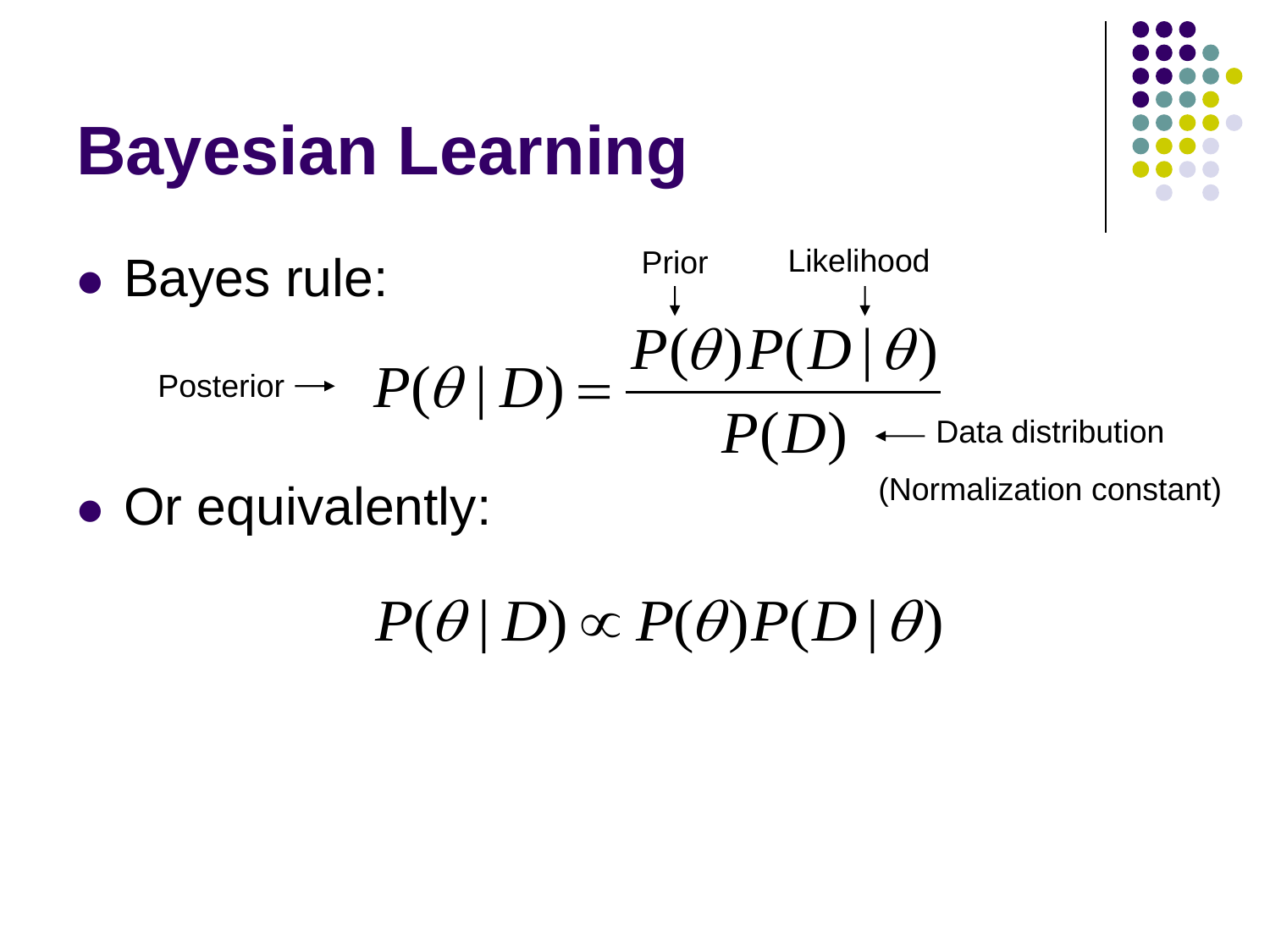# **Bayesian Learning in our case**

• Likelihood function is simply Binomial:

$$
P(D | \theta) = \theta^{\alpha_H} (1-\theta)^{\alpha_T}
$$

- What about prior?
	- Represent expert knowledge
	- Simple posterior form
- Conjugate priors: (共轭先验)
	- Closed-form representation of posterior
	- For Binomial, conjugate prior is Beta distribution

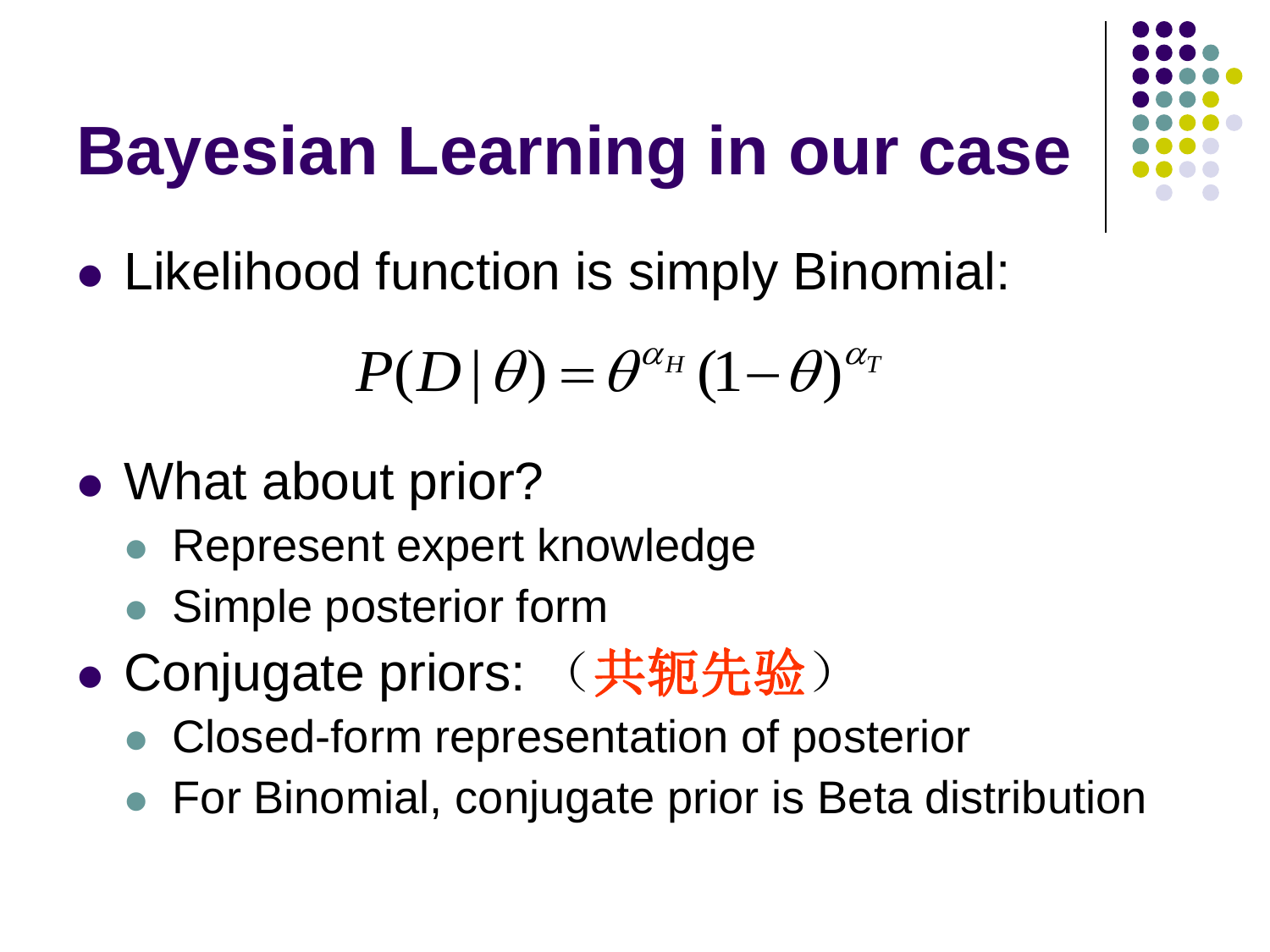# **Beta prior distribution – P(θ)**

• Prior: Beta distribution

$$
P(\theta) = \frac{\theta^{\beta_H - 1} (1 - \theta)^{\beta_T - 1}}{B(\beta_H, \beta_T)} \sim Beta(\beta_H, \beta_T)
$$

Likelihood: Binomial distribution

$$
P(D | \theta) = \theta^{\alpha_H} (1-\theta)^{\alpha_I}
$$

**• Posterior:** 

$$
P(\theta | D) \propto P(\theta)P(D | \theta)
$$
  
 
$$
\propto \theta^{\alpha_H} (1-\theta)^{\alpha_T} \theta^{\beta_H-1} (1-\theta)^{\beta_T-1}
$$
  
 
$$
\sim Beta(\alpha_H + \beta_H, \alpha_T + \beta_T)
$$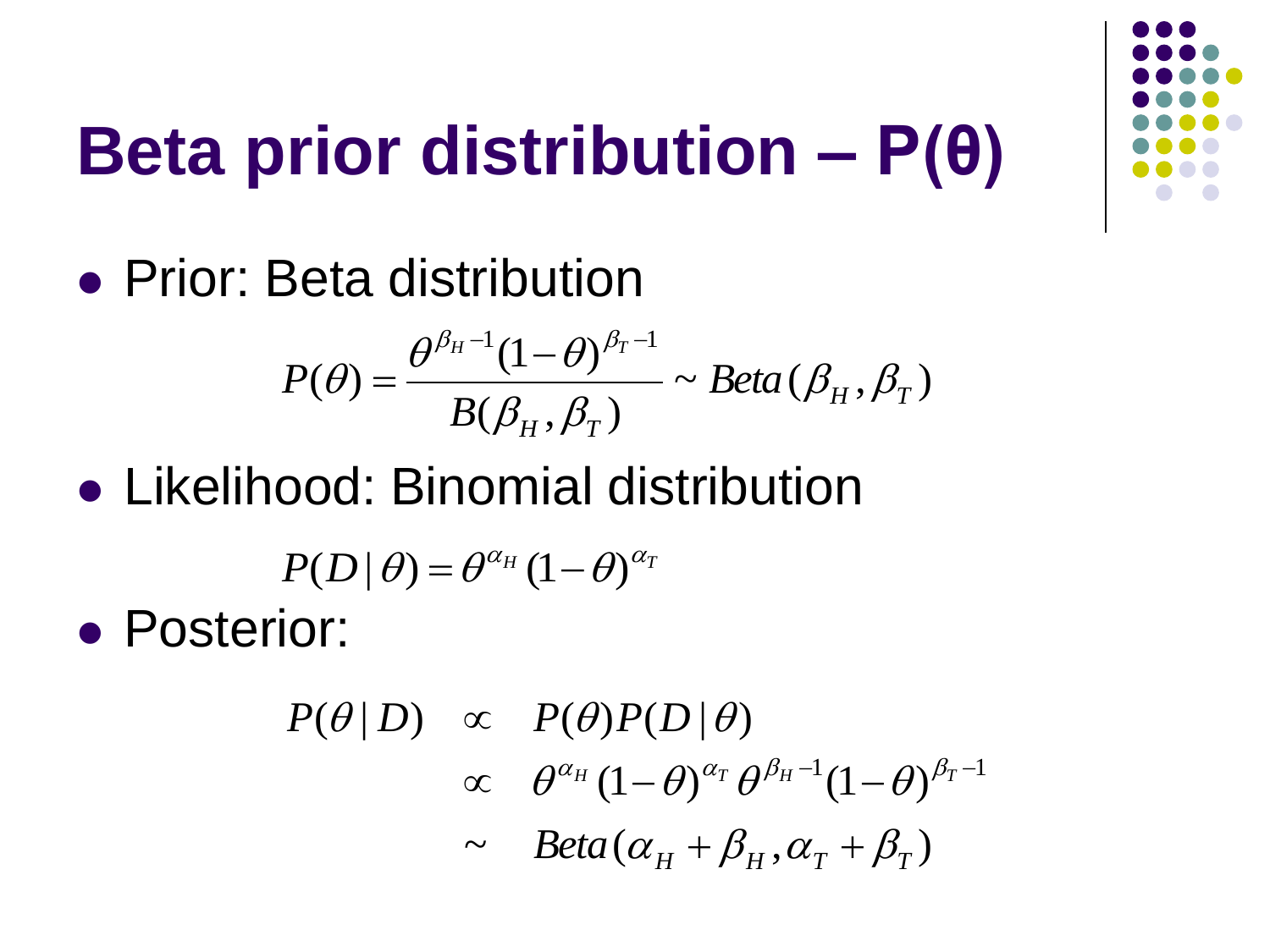

# **Using Bayesian posterior**

• Posterior distribution:

 $P(\theta | D) \sim Beta(\alpha_{H} + \beta_{H}, \alpha_{T} + \beta_{T})$ 

- Bayesian inference:
	- No longer single parameter:

$$
E[f(\theta)] \sim \int_0^1 f(\theta) P(\theta | D) d\theta
$$

• Integral,  $\odot$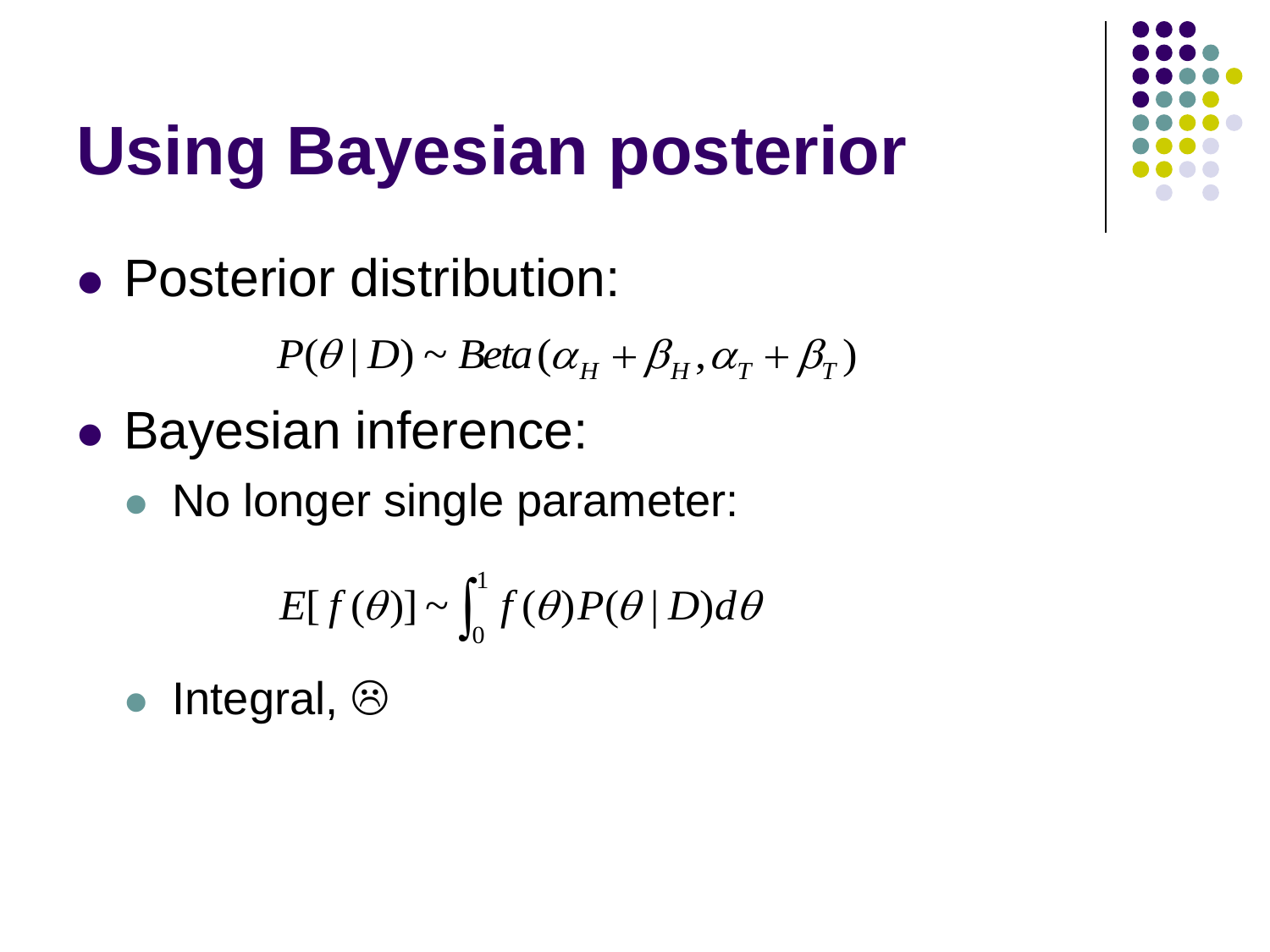#### **MAP: Maximum a posteriori approximation**



 $=$   $\int_0$ 1 0  $E[f(\theta)] = \int_{a}^{b} f(\theta)P(\theta | D) d\theta$  $P(\theta | D) \sim Beta(\alpha_{H} + \beta_{H}, \alpha_{T} + \beta_{T})$ approximation

MAP: use most likely parameter

$$
\hat{\theta}
$$
 = arg max  $P(\theta | D)$   $E[f(\theta)] \approx f(\hat{\theta})$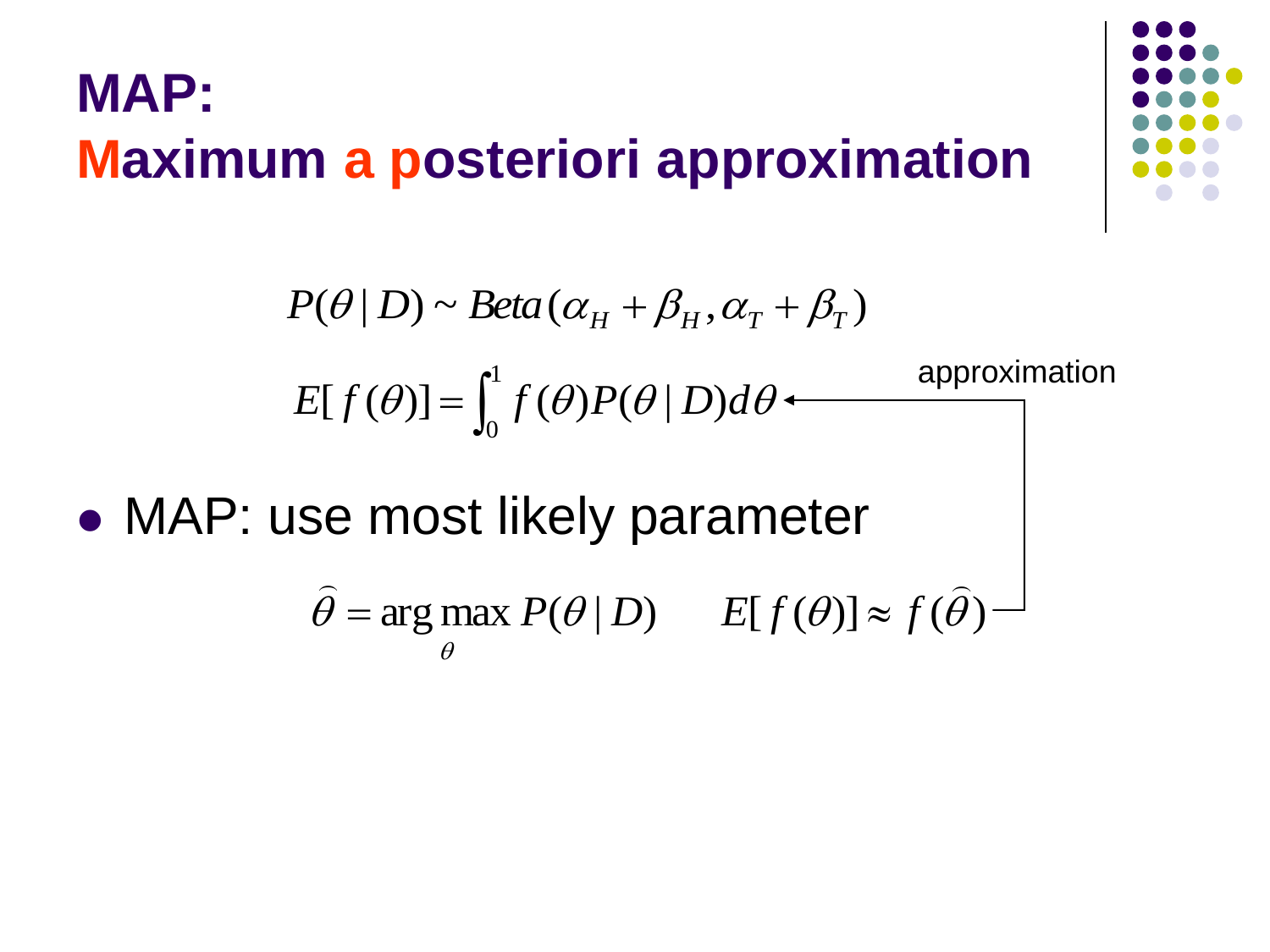### **MAP for Beta distribution**

 $P(\theta | D) \sim Beta(\alpha_{H} + \beta_{H}, \alpha_{T} + \beta_{T})$ 

MAP: use most likely parameter

$$
\hat{\theta} = \arg \max_{\theta} P(\theta | D) = \frac{\alpha_T + \beta_T - 1}{\alpha_H + \beta_H + \alpha_T + \beta_T - 2}
$$

- Beta prior equivalent to extra thumbtack flips
- As  $N = \alpha_T + \alpha_H \rightarrow \infty$ , prior is "forgotten"
- But, for small sample size, prior is important!

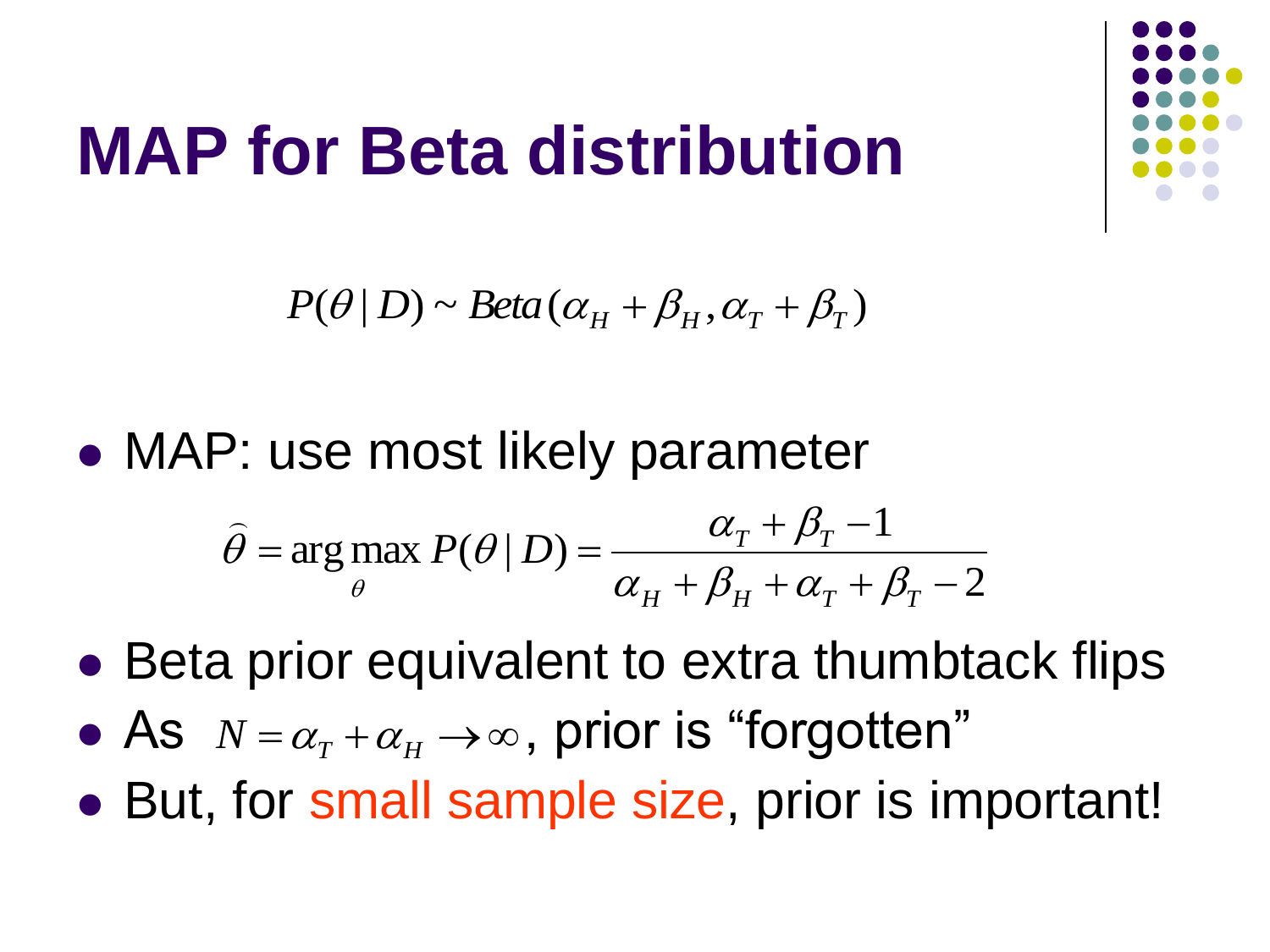# **Gaussian distribution**

mean

均值

Continuous variable:



Consider the difference between continuous and discrete variables?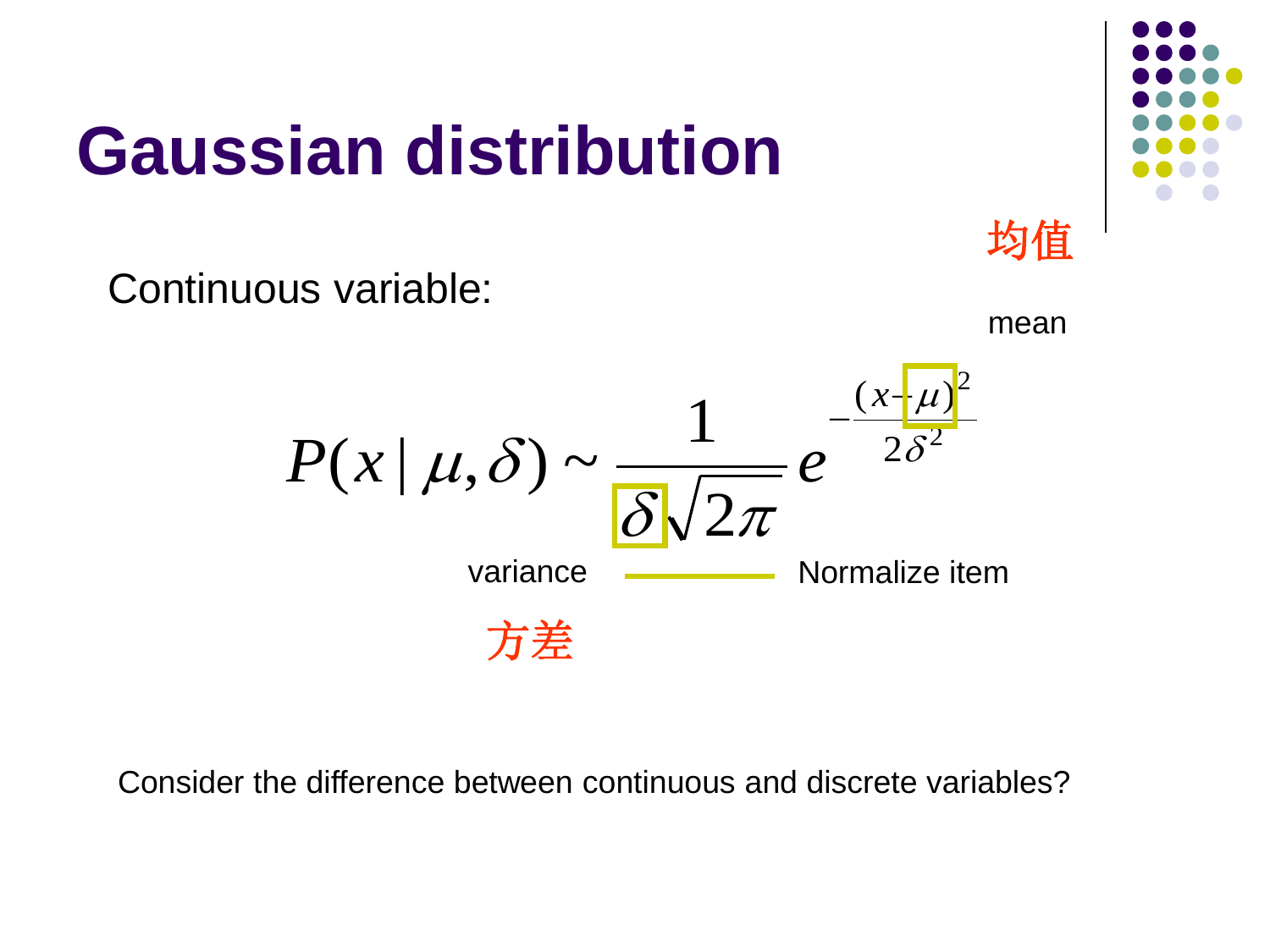### **MLE for Gaussian**

• Prob. of i.i.d. samples  $D = \{x_1, x_2, ..., x_N\}$ 

likelihood 
$$
P(D | \mu, \sigma) = \left(\frac{1}{\sigma \sqrt{2\pi}}\right)^N \prod_{i=1}^N e^{\frac{-(x_i - \mu)^2}{2\sigma^2}}
$$

• The magic of log (to log-likelihood)

$$
\ln P(D \mid \mu, \sigma) = \ln \left( \frac{1}{\sigma \sqrt{2\pi}} \right)^N \prod_{i=1}^N e^{\frac{-(x_i - \mu)^2}{2\sigma^2}} \n= -N \ln(\sigma \sqrt{2\pi}) - \sum_{i=1}^N \frac{(x_i - \mu)^2}{2\sigma^2}
$$

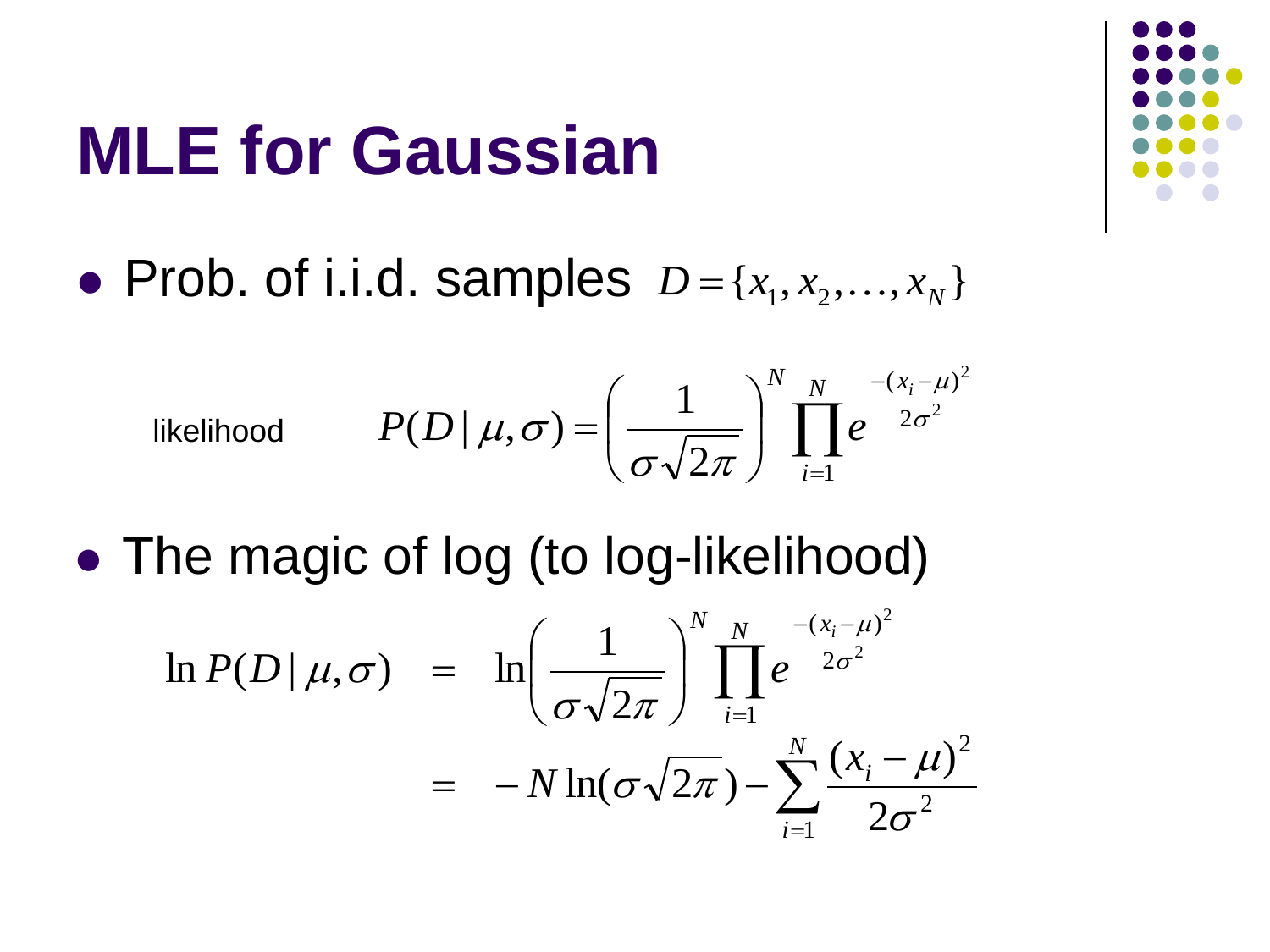

### **MLE for mean of a Gaussian**

$$
\frac{\partial}{\partial \mu} \ln P(D \mid \mu, \sigma) = \frac{\partial}{\partial \mu} \ln \left( \frac{1}{\sigma \sqrt{2\pi}} \right)^{N} \prod_{i=1}^{N} e^{\frac{-(x_i - \mu)^2}{2\sigma^2}}
$$

$$
= \frac{\partial}{\partial \mu} - \sum_{i=1}^{N} \frac{(x_i - \mu)^2}{2\sigma^2}
$$

$$
= \sum_{i=1}^{N} \frac{(x_i - \mu)}{\sigma^2} = 0
$$

$$
\mu = \frac{1}{N} \sum_{i} x_i
$$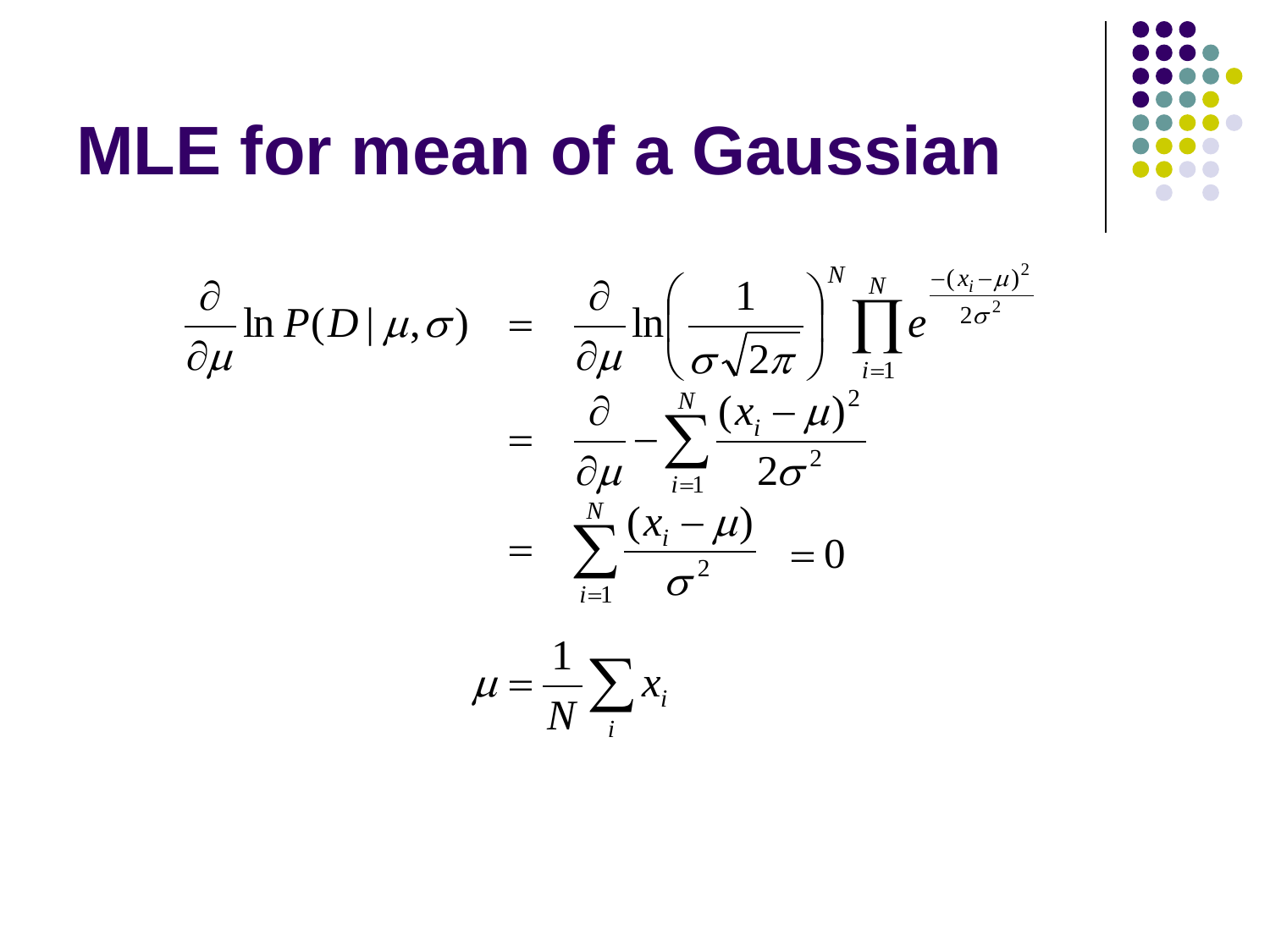

#### **MLE for variance of a Gaussian**

 $\sum$  $\sum$  $\prod$  $=$  $=$ =  $-(x_i =$   $-\frac{1}{1}$ —  $\partial$  $\partial$  $-N \ln \sigma \sqrt{2\pi}$ ]- $\partial$  $\partial$  $=$  $\overline{\phantom{a}}$  $\int$  $\left.\rule{0pt}{10pt}\right.$  $\mathbf{r}$  $\setminus$  $\bigg($  $\partial$  $\partial$  $=$  $\partial$  $\partial$ <sub>1</sub>  $P(P|)$   $\partial$ <sub>1</sub>  $\left(1\right)^{N}$  $N \left| \sum_{i=1}^N (x_i - x_i)^2 \right|$ *i N i i x i*  $N_N$   $-(x)$ *N*  $P(D | \mu, \sigma) = \frac{C}{2} \ln \left| \frac{1}{\sigma} \right| \prod e$ *i* 1 3  $\left(x - \mu\right)^2$ 1 2 2 1 2  $(x_i - \mu)$ ] 2  $(x_i - \mu)$  $[-N \ln \sigma \sqrt{2\pi}] - \sum_{i=1}^{N}$ 2 1  $\ln P(D | \mu, \sigma) = \frac{U}{2} \ln \left| \frac{1}{\sqrt{1 - \sigma^2}} \right| \prod e^{-2\sigma^2}$ 2  $\sigma$  $\mu$  $\sigma$  $\sigma$  $\mu$  $\sigma$  $\sigma$   $\sqrt{2\pi}$  $\sigma$  $\sigma \cup \sigma \sqrt{2\pi}$  $\mu,\sigma$  $\sigma$  $\sigma$  $\mu$  $= 0$  $=\frac{1}{N}\sum_{i}(x_i$ *i i x N*  $x^2 = \frac{1}{\sqrt{2}} \sum_{i} (x_i - \mu)^2$ 1  $\sigma^- = \frac{1}{\sqrt{2}}$   $(x_i - \mu)$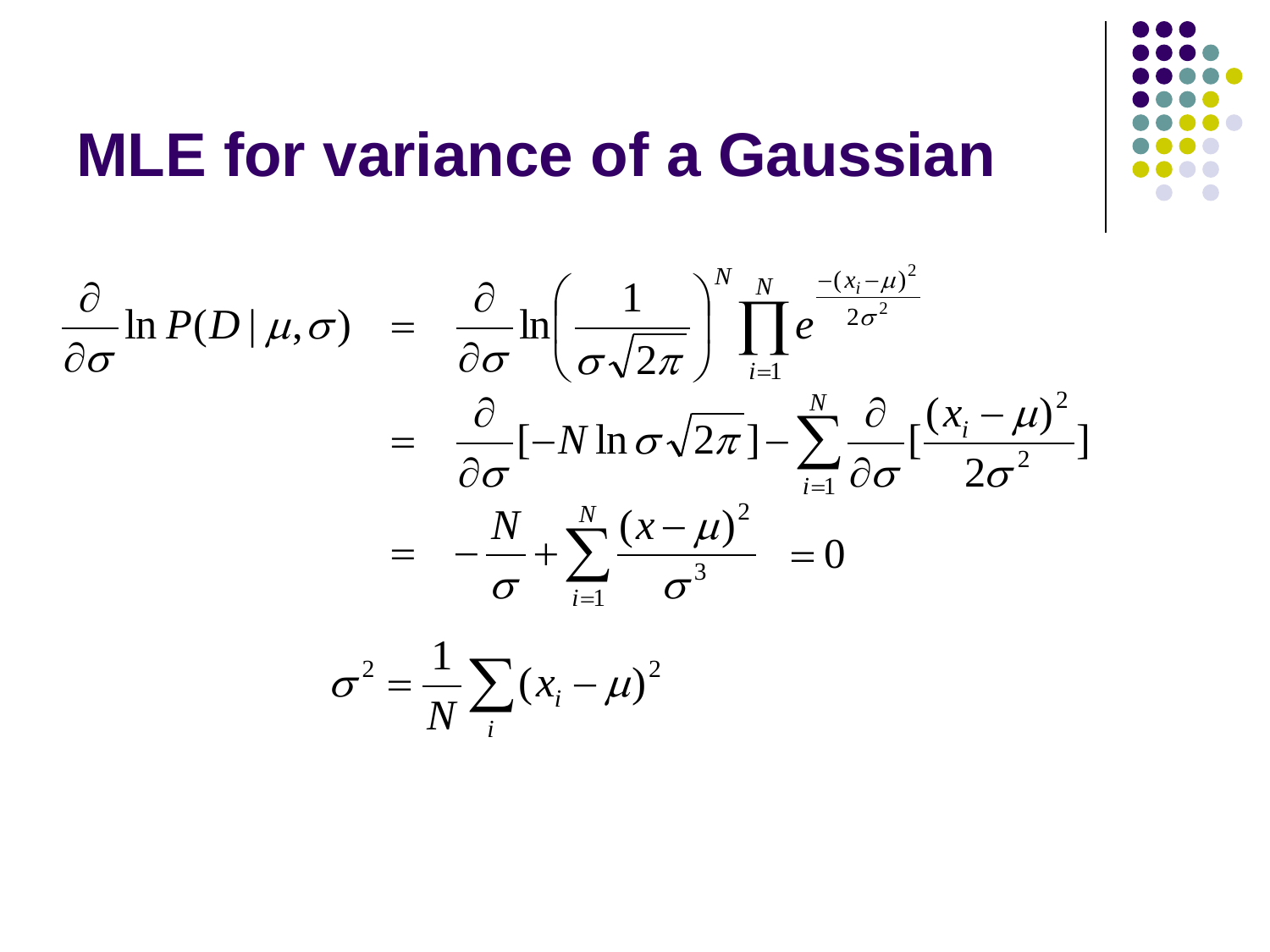# **Gaussian parameters learning**

- $=\frac{1}{N}\sum$ *i i x N* 1  $\hat{\mu}$  $=\frac{1}{N}\sum(x_i$ *i i x N*  $x^2 = \frac{1}{\sqrt{2}} \sum_{i} (x_i - \mu)^2$ 1  $\hat{\sigma}^2 = \frac{1}{N} \sum_i (x_i - \mu)$
- Bayesian learning: prior?
- Conjugate priors:

MLE

- Mean: Gaussian priors
- Variance: Wishart Distribution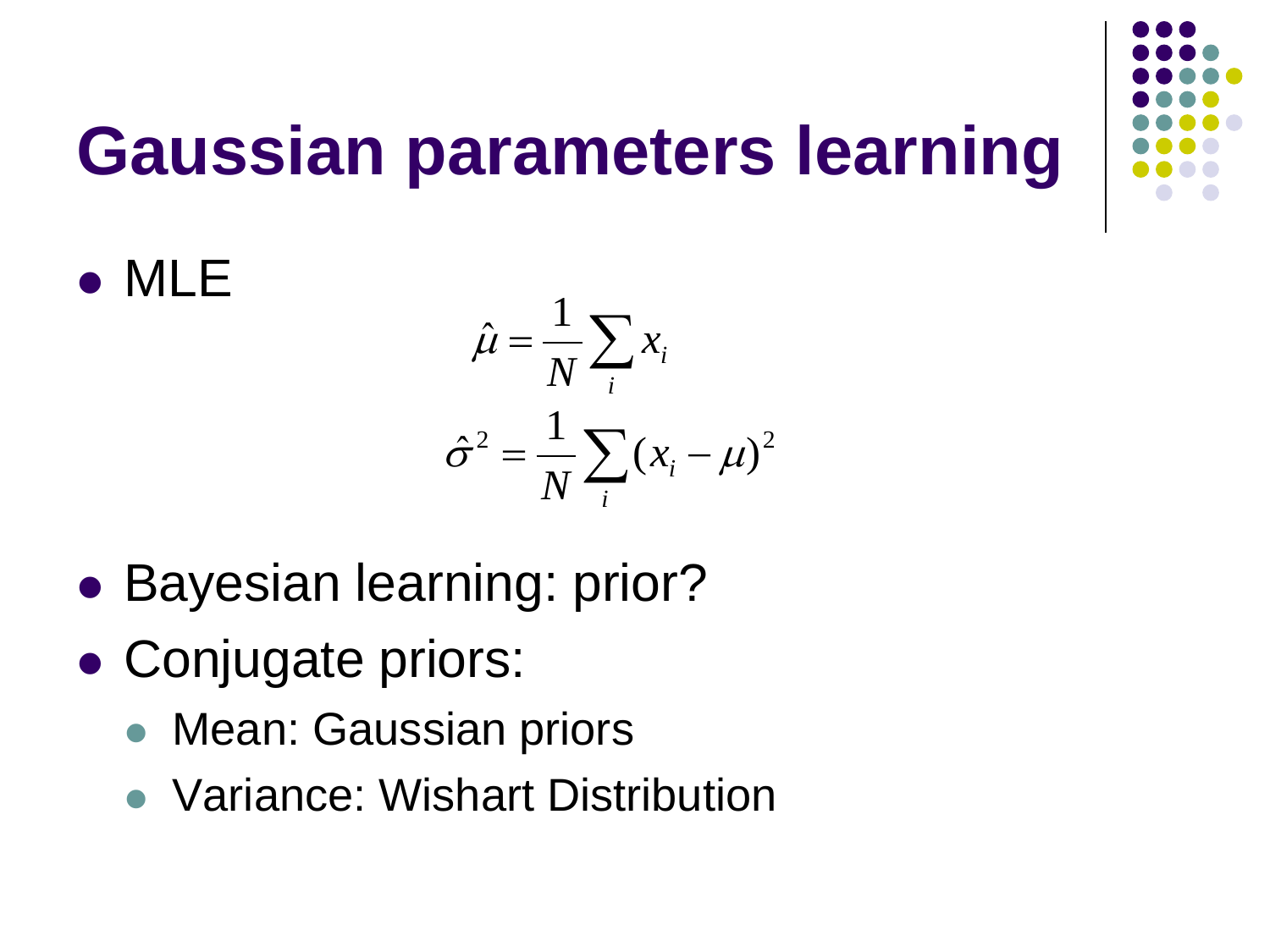# **Prediction of continuous variable**



- B: Wait, that's not what I meant!
- Y: Chill out, dude.
- B: I want to predict a continuous variable for continuous inputs: I want to predict salaries from GPA.
- Y: I can regress that...

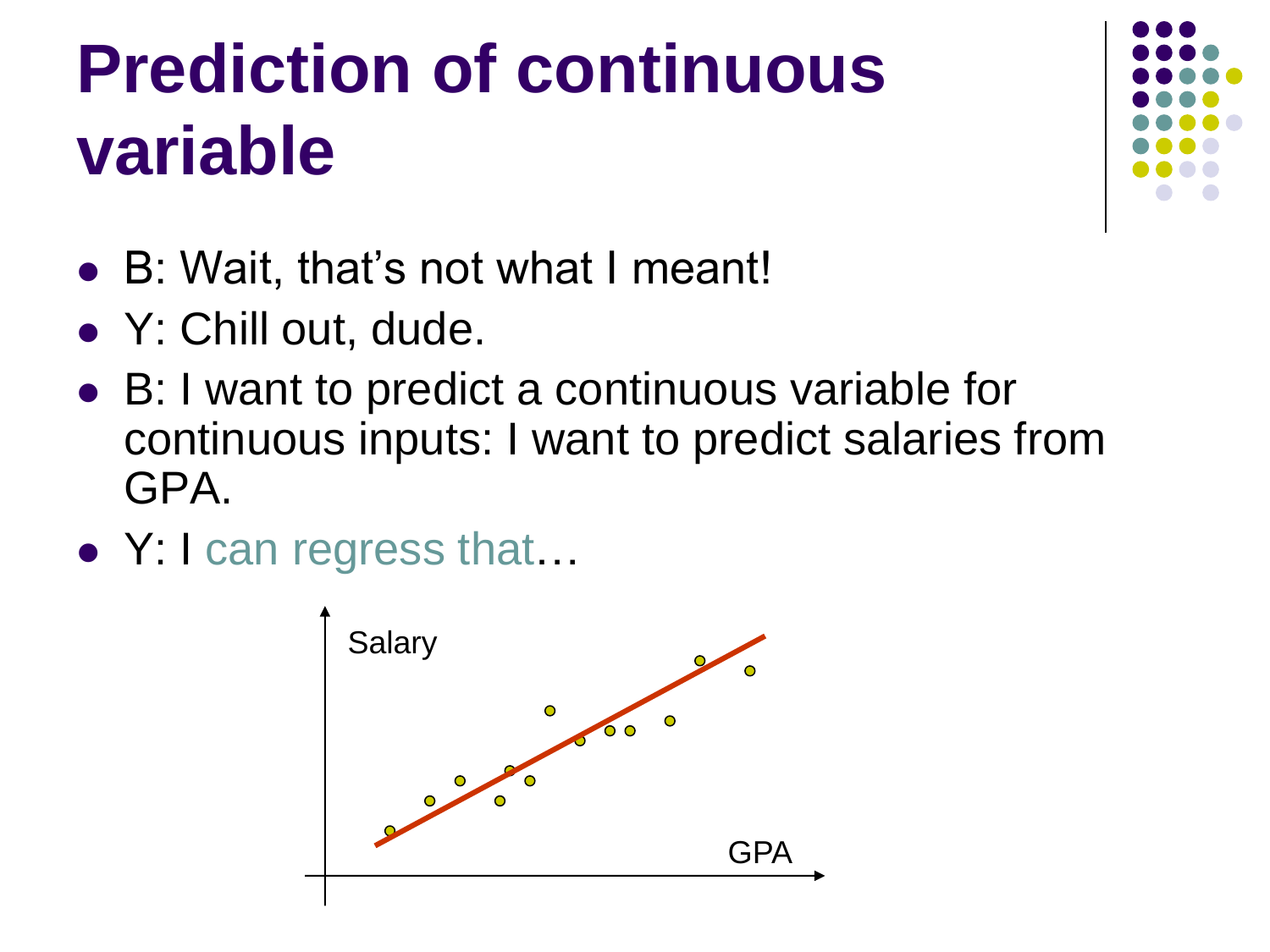

# **The regression problem**

- $\bullet$  Instances:  $\langle \mathbf{x}_i, t_i \rangle$
- Learn: mapping from  $x$  to  $t(x)$ .
- Hypothesis space:  $t(x) \approx \hat{f}(x) = \sum_{i=1}^{n}$ *k*  $t(\mathbf{x}) \approx \hat{f}(x) = \sum_{i=1}^{n} w_i h_i$ 
	- Given, basis functions  $H = \{h_1, ..., h_k\}$ *i* 1
	- Find coefficients  $\mathbf{w} = \{w_1, ..., w_k\}$
- **Problem formulation:**

$$
\mathbf{w}^* = \arg\min_{\mathbf{w}} \sum_j [t(\mathbf{x}_j) - \sum_{i=1}^k w_i h_i(x)]^2
$$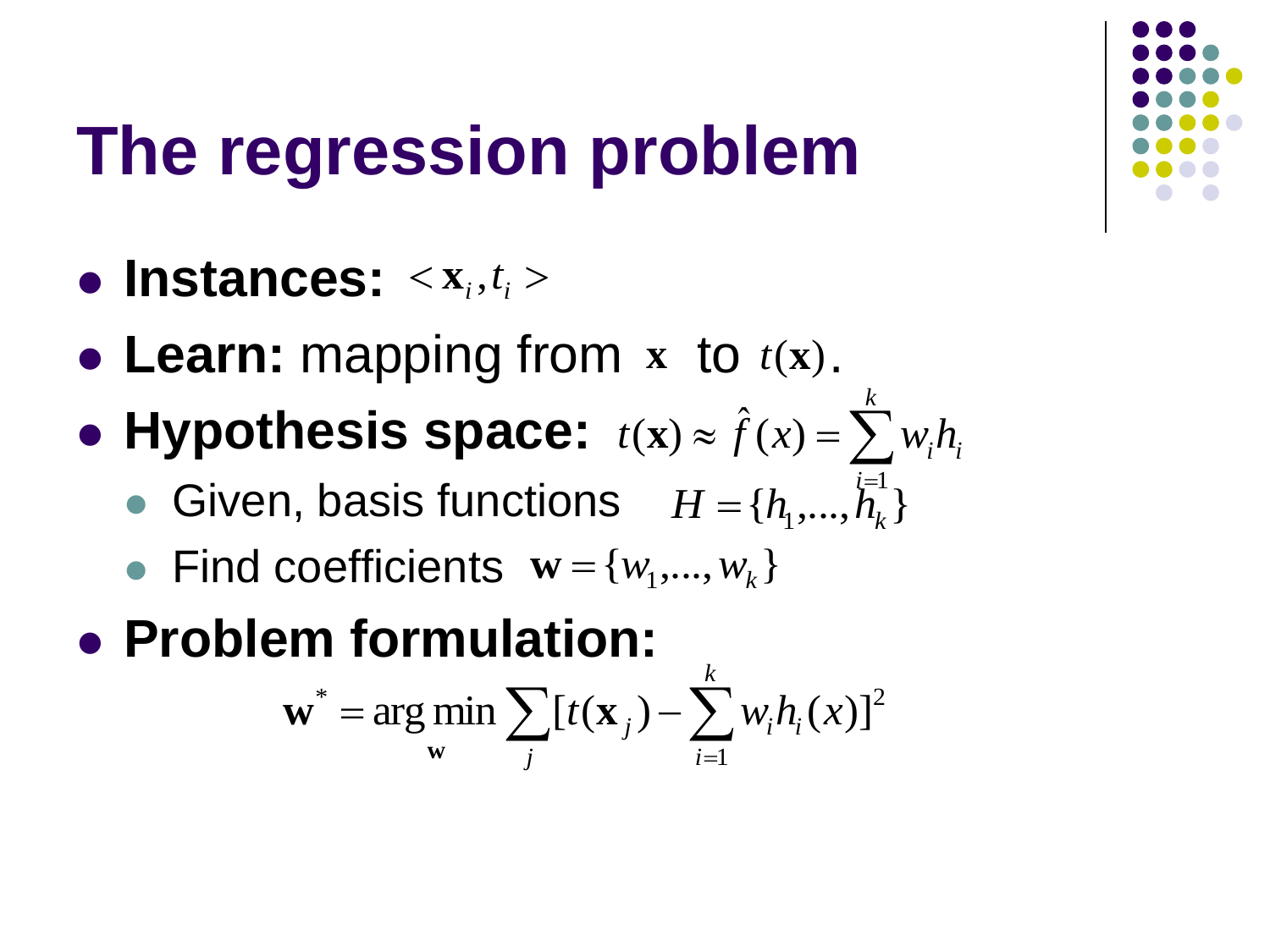

# **But, why sum squared error?**

Model:

#### 2 2 2  $[t-\sum_{i}w_{i}h_{i}(x)]$ 2 1  $(t | \mathbf{x}, \mathbf{w}, \sigma) = \frac{1}{\sqrt{2\pi}} e^{-2\sigma}$  $\sigma$  $\sqrt{2\pi}$  $\sigma$  $\sum$  $=$  $-[t$  $t-\sum_{i} w_{i}h_{i}$  (x  $P(t | \mathbf{x}, \mathbf{w}, \sigma) = \frac{1}{\sigma} e^{-\frac{t^2}{2\sigma^2}}$

Learn **w** using MLE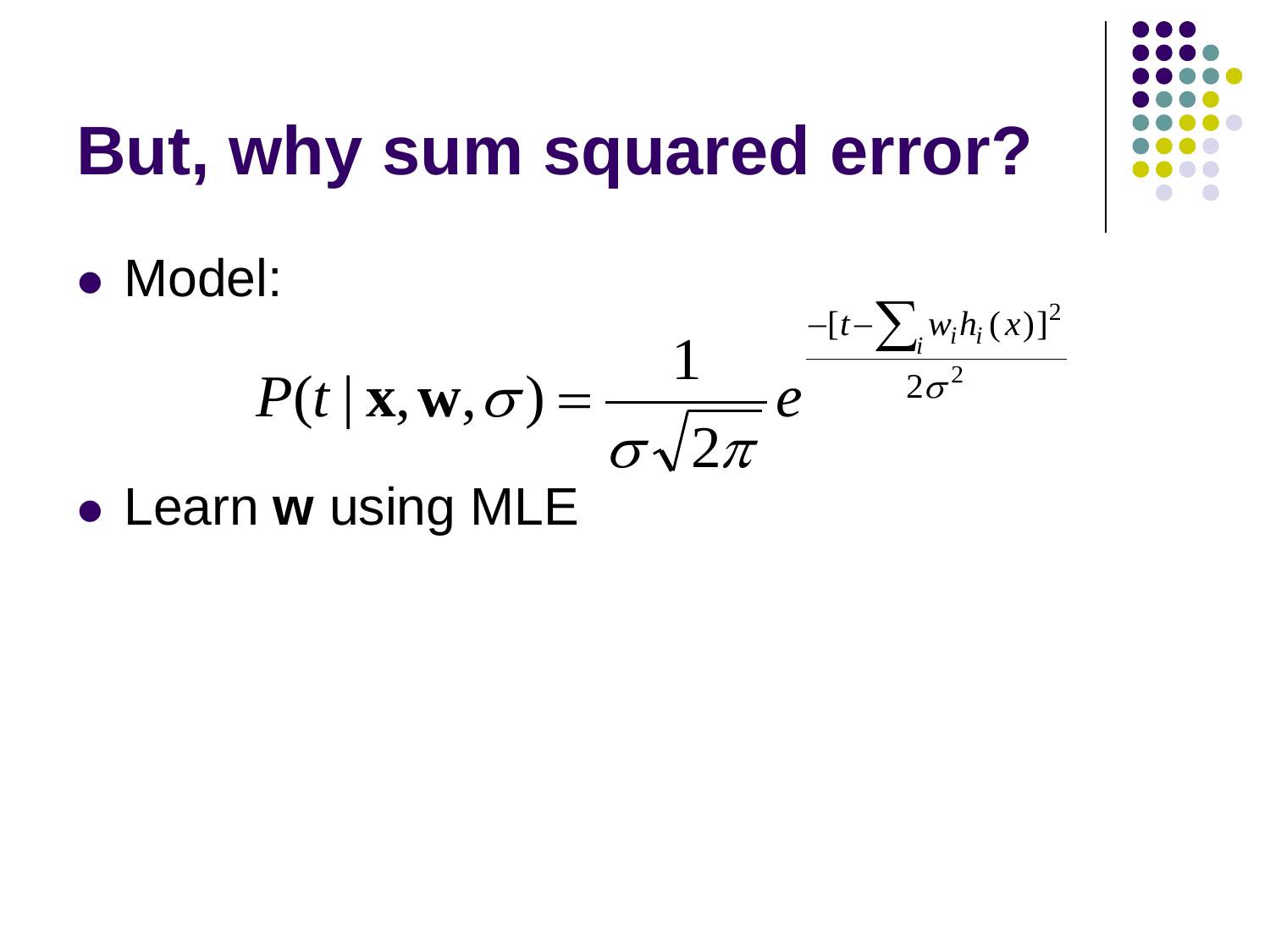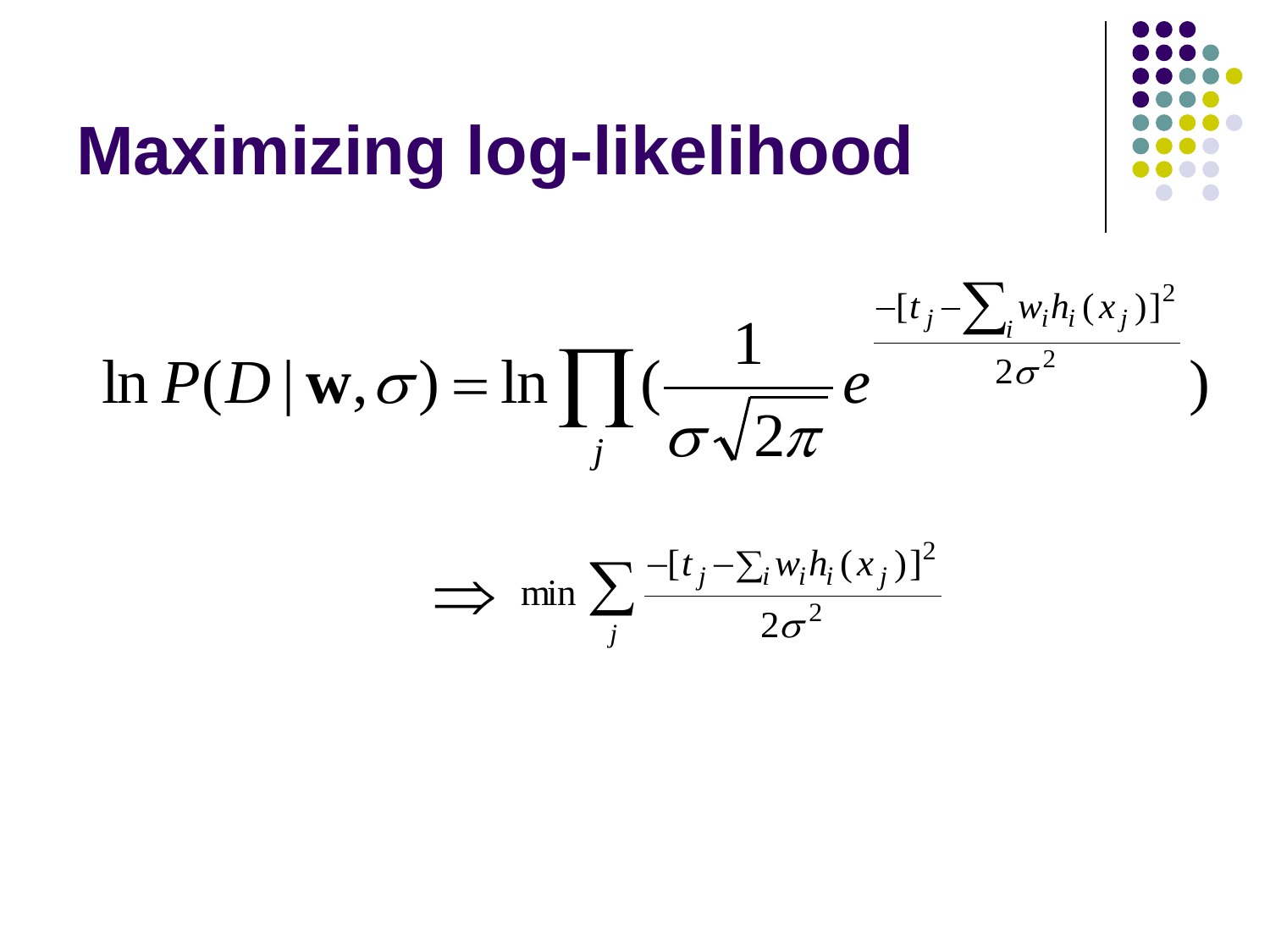## **Bias-Variance Tradeoff**



- Choice of hypothesis basis introduce learning bias:
	- More complex basis:
		- **Less bias**
		- More variance (over-fitting)



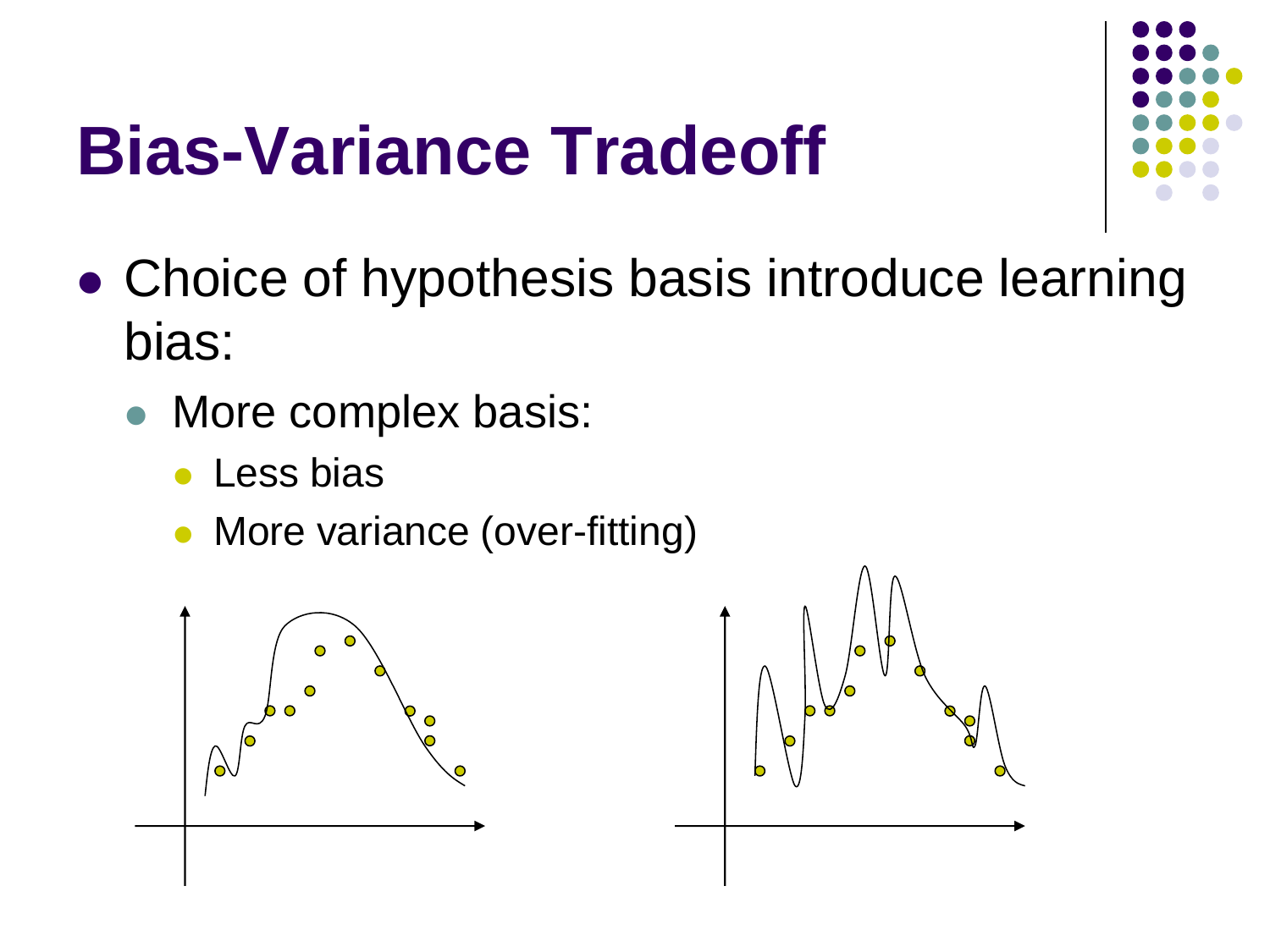

# **What you need to know**

- Point estimation:
	- Maximal Likelihood Estimation
	- Bayesian learning
	- Maximal a Posterior
- Gaussian estimation
- Regression
	- Basis function = features
	- Optimizing sum squared error
	- Relationship between regression and Gaussians
- Bias-Variance trade-off